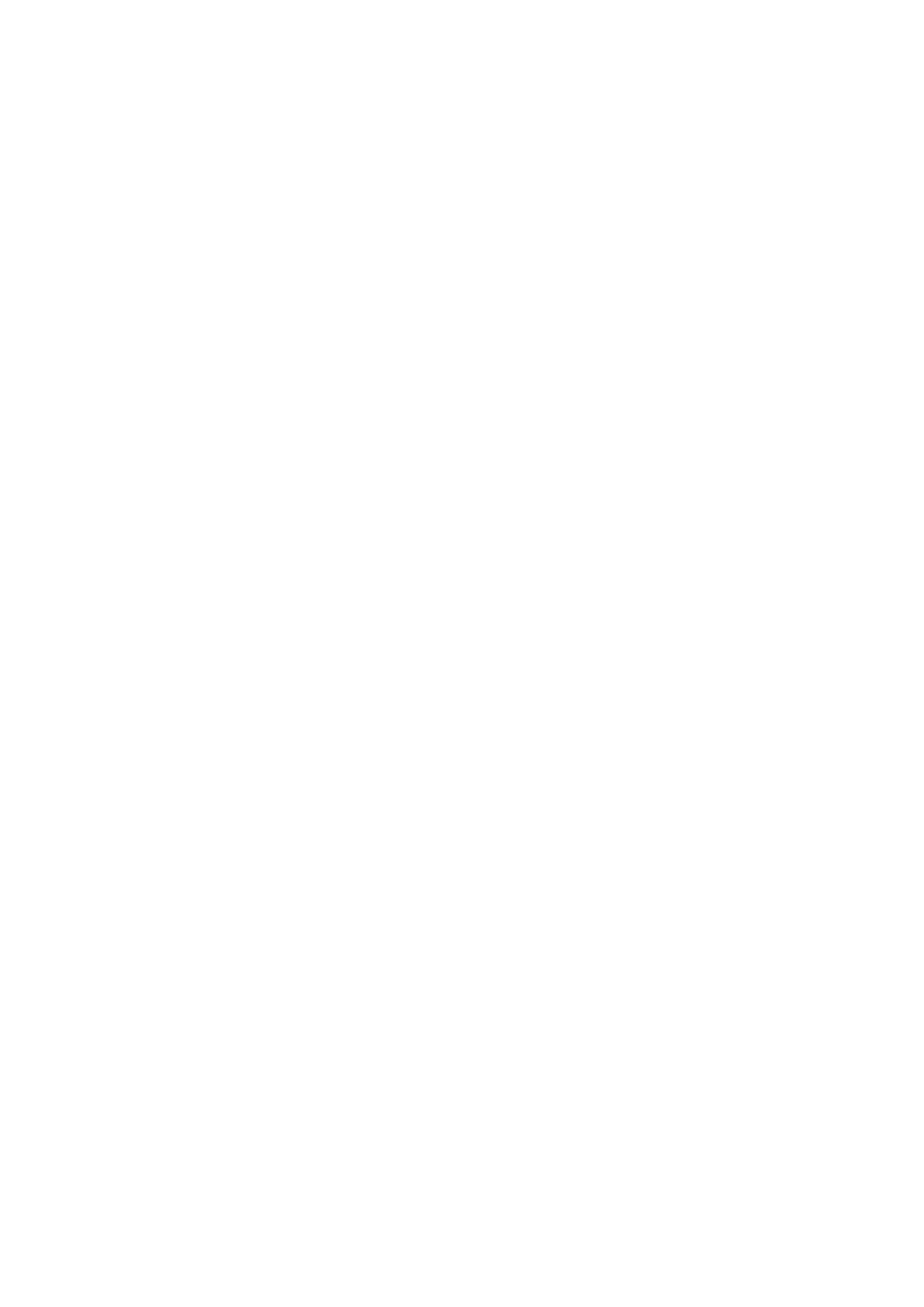### **Introduction**

#### **The Setting of Heritage Assets**

A process for identifying Heritage assets and the likely impact upon their settings is set out by English Heritage in their publication "Setting of Heritage Assets". The site which is under consideration for development is to the west of Woodcote Lane and to the east of Woodcote House and grounds . The process for the identification of historic assets and their settings and the impact of the setting on the significance of the assets has been followed as set out below .

- **1.** Identification of the Historic Assets.
- **2.** Assessing whether, how and to what degree settings make a contribution to the significance of the Heritage Assets.
- **3.** Assessing the effect of the proposed development.
- **4.** Maximising enhancement and minimising harm.
- **5.** Making and documenting the decision and monitoring outcomes.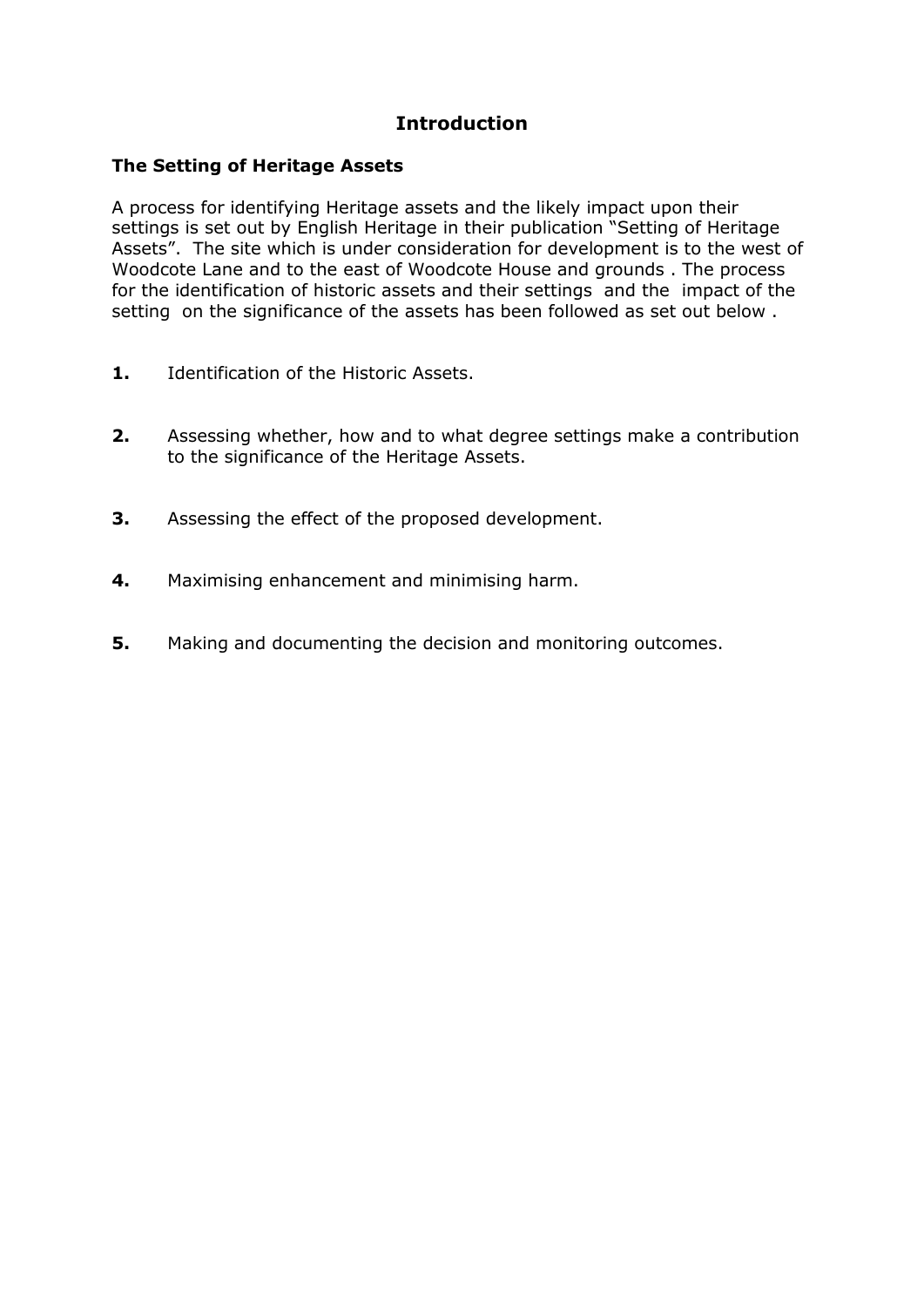#### **1.1 Identification of Historic Assets**

The historic assets identified, the settings of which could be affected by development on the site, are Woodcote House which is grade II listed, in Leek Wootton Conservation Area and the locally listed park and garden around Woodcote House.

# **1.2 Key Attributes of the Heritage Asset**

| <b>Asset</b>                     | <b>Key Attributes</b>                  |
|----------------------------------|----------------------------------------|
| Woodcote House - Grade II listed | Built in 1861 and extended in 1869     |
| Woodcote House grounds - Locally | on the site of an earlier house.       |
| listed park and garden           | Designed by John Gibson is a           |
|                                  | Jacobean style for Henry Wise,         |
|                                  | built in sandstone, 6 bays long and    |
|                                  | 4 bays wide with stone mullioned       |
|                                  | windows and a central projecting       |
|                                  | porch which has a carved stone         |
|                                  | armorial balustrade. The chimney       |
|                                  | stacks have been truncated. The        |
|                                  | interior has good period features      |
|                                  | including a double height entrance     |
|                                  | hall. The house is linked to the east  |
|                                  | to significant 1960/70 buildings       |
|                                  | developed as part of the               |
|                                  | Warwickshire Police HQ.                |
|                                  | The front elevation of the former      |
|                                  | stables range exists to the south      |
|                                  | east of the house. This has modern     |
|                                  | buildings behind a retained façade     |
|                                  | and is not listed.                     |
|                                  | The locally listed park and garden     |
|                                  | has not yet had its boundaries         |
|                                  | confirmed. The grounds around the      |
|                                  | house were formed by Henry Wise        |
|                                  | by diverting Woodcote Lane to the      |
|                                  | north and using the old road as the    |
|                                  | driveway to the house.                 |
| Leek Wootton Conservation Area   | Leek Wootton probably originated       |
|                                  | as an Anglo Saxon hamlet in the        |
|                                  | woods the church dates from the        |
|                                  | $12th$ century but was largely rebuilt |
|                                  | in 1789.                               |
|                                  |                                        |
|                                  | The Conservation Area comprises        |
|                                  | the historic core of the village and   |
|                                  | also includes agricultural land to the |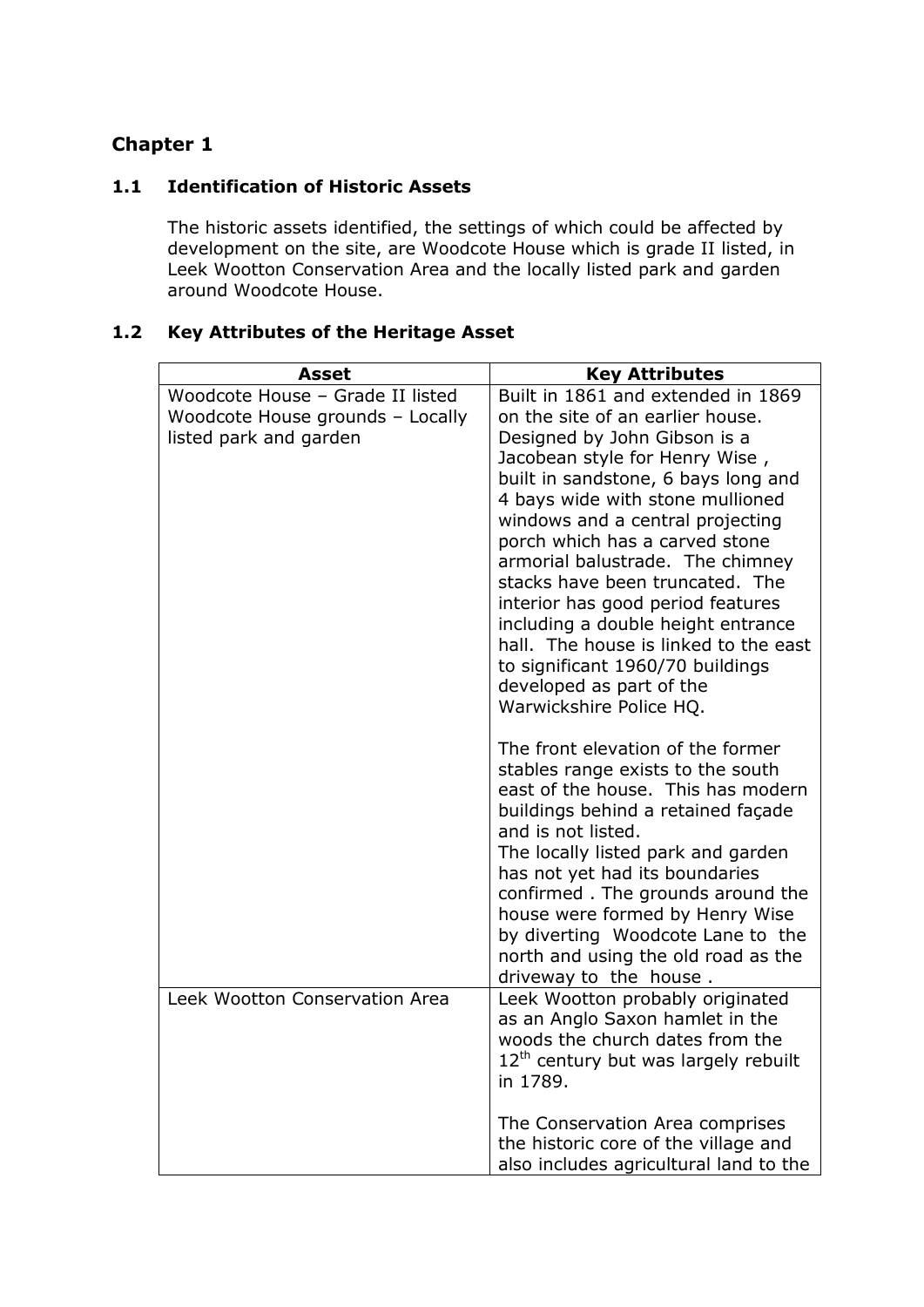| south and east of the church, which<br>links significant parts of the village<br>together. The main street is<br>characterised by a number of<br>timber framed cottages. The<br>Wootton Padocks which is the<br>former rectory stands to the south<br>of the church. Woodcote Lane leads<br>off to the west from the centre of<br>the village and gives access to the                                                                                                                                                                  |
|----------------------------------------------------------------------------------------------------------------------------------------------------------------------------------------------------------------------------------------------------------------------------------------------------------------------------------------------------------------------------------------------------------------------------------------------------------------------------------------------------------------------------------------|
| grounds of Woodcote House which<br>is grade II listed. The Conservation<br>Area terminates at the 19 <sup>th</sup> century<br>entrance lodge to Woodcote House,<br>to the north side of Woodcote Lane<br>are Quarry Cottages which are 19 <sup>th</sup><br>century cottages forming part of the<br>Woodcote estate, these are also<br>included in the Conservation Area.                                                                                                                                                               |
| In terms of important views within<br>the Conservation Area they are<br>towards Stone Edge and from<br>Stone Edge to the south side of the<br>village, views of the church from<br>the main street and around the<br>road junction at the Anchor Public<br>House. The other important view of<br>the entrance to the Conservation<br>Area is along Woodcote Lane where<br>there is a strong sense of enclosure,<br>both approaching the Conservation<br>Area and from within, down to the<br>junction with the Anchor Public<br>House. |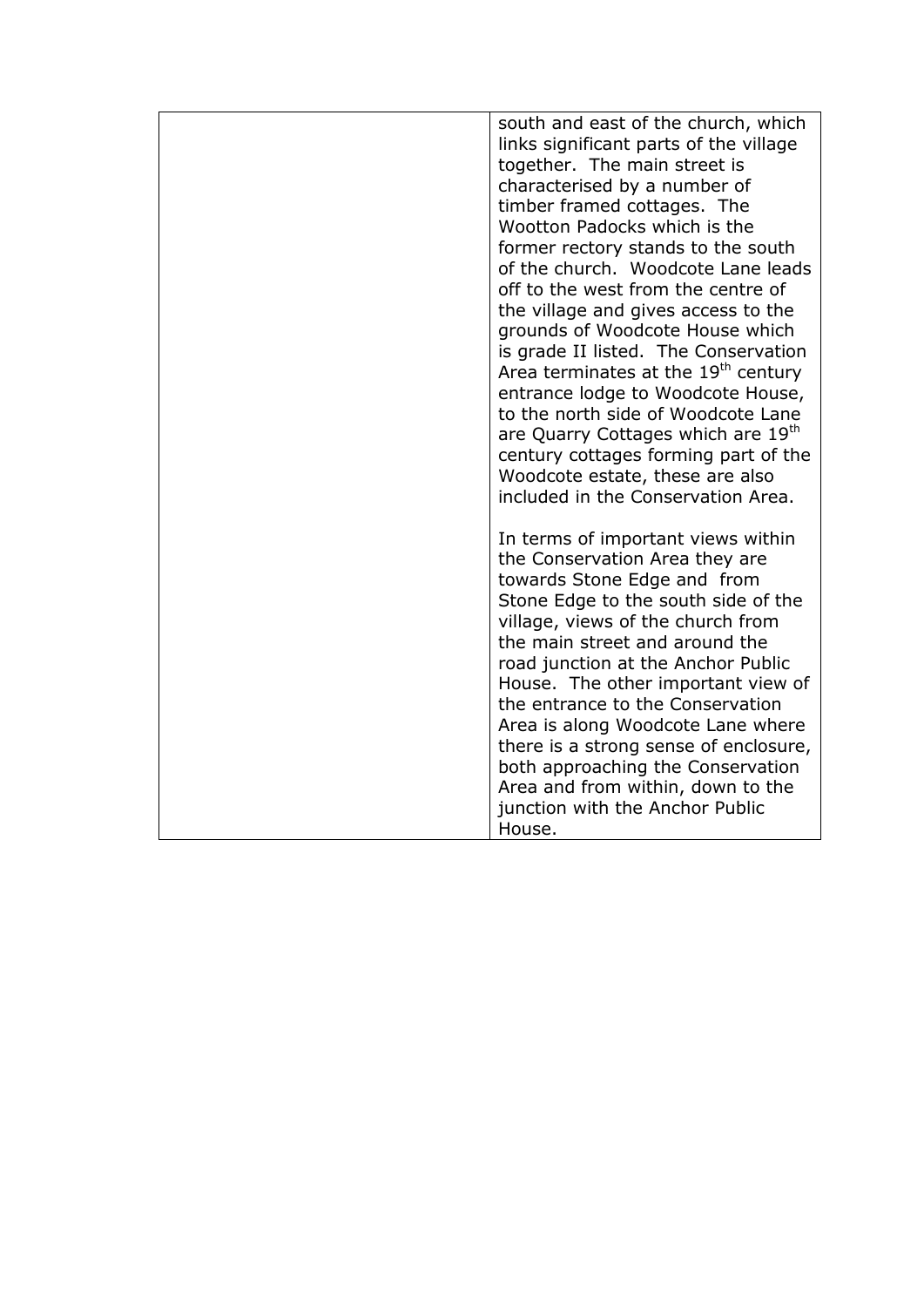#### **2. Assessing whether, how and to what degree setting makes a contribution to the significance of the Heritage Assets**

This section should identify the contribution made by the setting to the Heritage Assets using the English Heritage check list as follows:

The two assets identified are Woodcote House and the Leek Wootton Conservation Area. In terms of identifying the settings of these two assets, the two will be taken together through the English Heritage procedure.

#### **2.1 The Asset's Physical Surroundings**

#### **2.1.1 Topography**

Woodcote House is set in an immediate area of the parkland which is generally flat with a slope towards the north where the grounds are formed into ornamental lakes. There is also a gentle fall of the land towards Woodcote Lane. Woodcote House is set back from the road which forms a curve around the former parkland with a lodge gate to the north and another lodge gate to east. East lodge gate now forms the main entrance to the Police Headquarters and is itself within the Leek Wootton Conservation Area. There is therefore an overlap between the settings of the Conservation Area and the setting of Woodcote House in this particular location. In terms of the setting of Woodcote House itself, this is now partly destroyed by buildings of the 1960s onwards to the north of the main house. The area to the east, however, does remain open and the development site forms part of this open land which stretches to the east from Woodcote House towards Leek Wootton village itself and the Conservation Area boundary.

#### **2.1.2 Other Heritage Assets including building structures, landscapes, and areas of archaeological remains**

The other level of designation that surrounds Woodcote House is the locally listed park and garden for which a boundary has not yet been determined. At the time Woodcote House was built in the late 19<sup>th</sup> century, the grounds were significantly landscaped towards the north where the land falls away towards a series of small lakes and Woodcote Lane was diverted to incorporate this . Around the house itself a terrace was formed to the north west and to the west which still remains in part. To the east the driveway from East Lodge|( which was the original Woodcote Lane ) is lined by rhododendrons and larger trees being the main entrance to the house. The development site is partly hidden behind the tree belt of the main drive to the house. This area therefore all originally formed part of the grounds of the main house.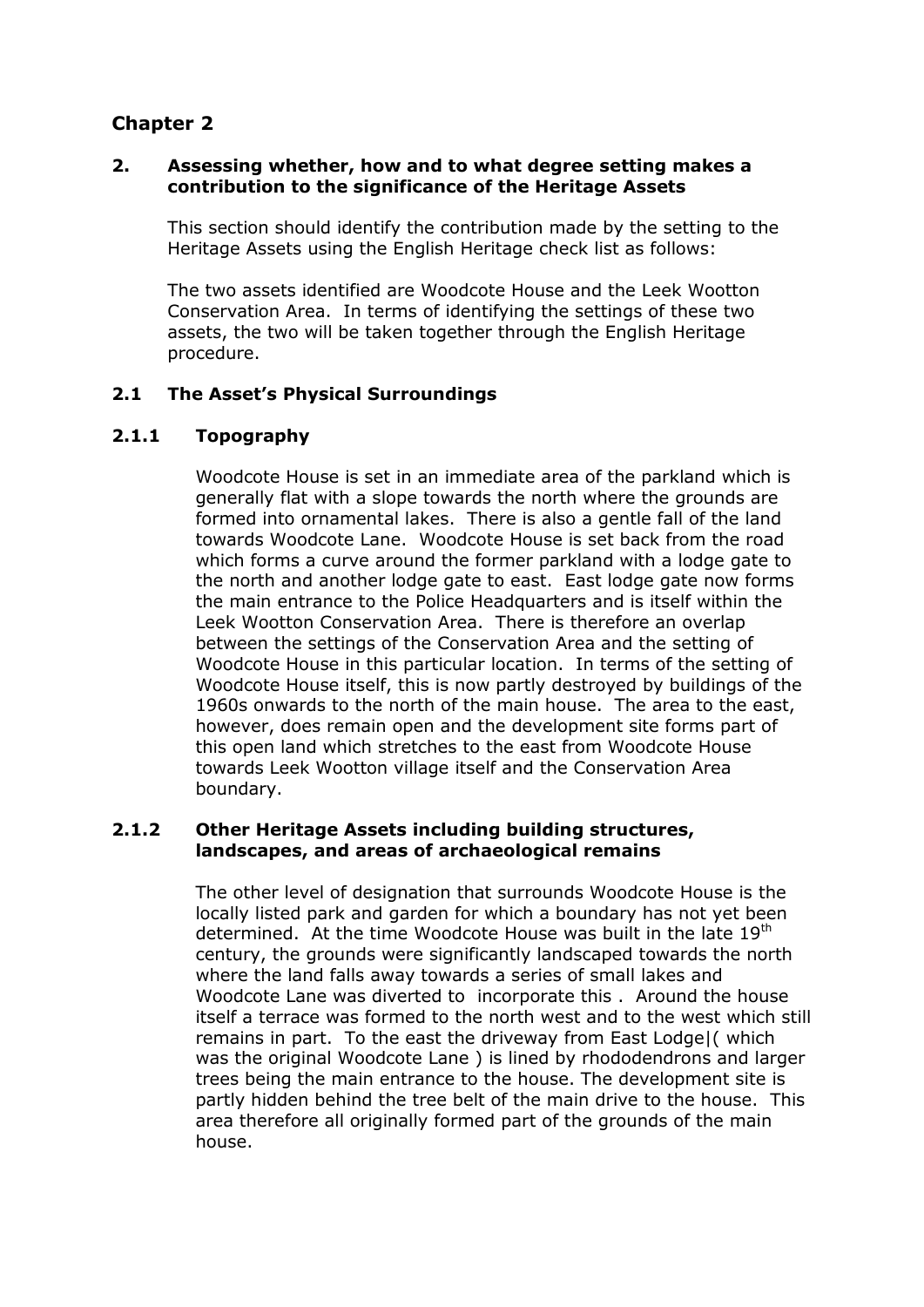#### **2.1.3 Definition, scale and grain of surrounding streetscape, landscape and spaces**

In terms of Woodcote House itself, the access point is via the original drive from Woodcote Lane past the East Lodge cottage. This is a very treed approach to the house and very clearly defined by the heavy planting, particularly at the east end of the driveway. In terms of the driveway approaching the house, development has taken place in the 1950s with housing for Police staff set back from the driveway on a private road. This has clearly changed the original setting of this part of the driveway which would have been visually over open landscape. This is generally to the south side of the drive, although one new house has been built (Broome House) to the west side of the drive adjacent to the grounds of East Lodge. In terms of the approach to the house, many large trees remain and the house still remains as a dominant feature. There is, however, an area of car parking in front of the house between the house and the former stables building which has been described as part of the Woodcote House asset. To the north of the house is a large collection of 1960s and later buildings which clearly do impact on the setting of the house from this side. To the south and north west are the remains of the terrace gardens which currently overlook the golf course which would originally have been part of the grounds of Woodcote House itself.

In terms of the Conservation Area, this is a varied streetscape of timber framed houses,  $18<sup>th</sup>$  and  $19<sup>th</sup>$  century houses with some  $20<sup>th</sup>$ century infill. Woodcote Lane which impacts and is nearest to the development site stretches from the junction of Woodcote Lane with Warwick Road, which has varied timber framed buildings at the junction progressing to the wests. The houses are a variety of inter-War and more recent properties with mature boundary treatments which give a distinctive character and enclosure to the approach to East Lodge and the drive to Woodcote House itself which is the full extent of the Conservation Area. Previously described the approach to the Conservation Area along Woodcote Lane from the north west is of a treed enclosed road which is continued with its sense of enclosure to the junction with Warwick Road.

#### **2.1.4 Formal design**

Woodcote House, clearly the house was designed within formal grounds in the late  $19<sup>th</sup>$  century. Of the formal grounds, the terraces to the south and north west remain and the driveway from East Lodge which would have been part of the formal layout. The north west beyond the modern Police headquarter buildings are the small lakes which are all part of a formal garden layout, now somewhat detached from the main house by the later developments. In terms of the grounds to the east of the house, this is currently occupied by the forecourt with car parking with the grassed area beyond leading into the development site to the east, looking towards Woodcote Lane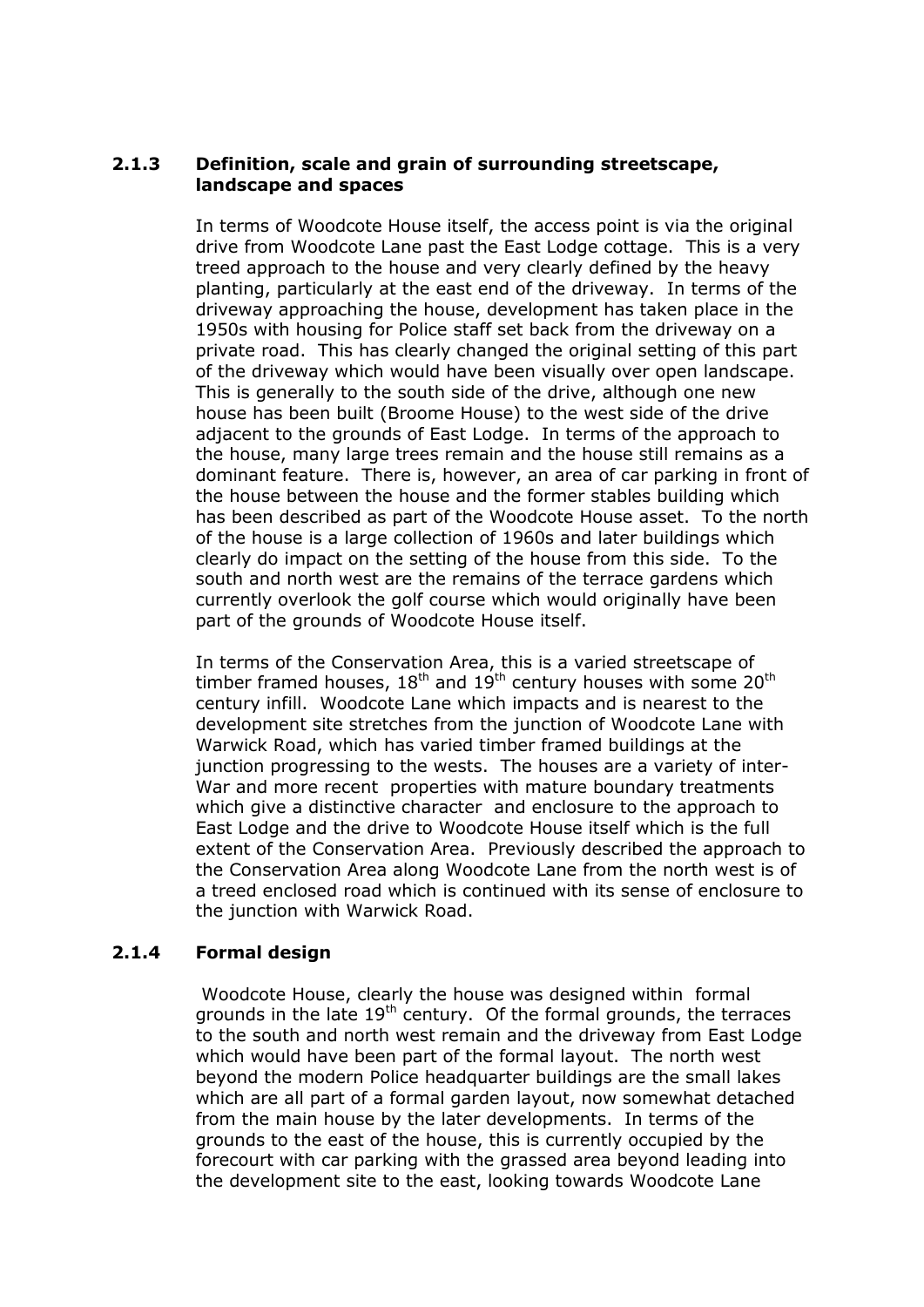which was diverted by Henry Wise to include this area of land . To the north of the forecourt to the house, are the remains of the stable building now incorporated into later buildings and to the far northwest of the stable building is an avenue of trees leading to an  $18<sup>th</sup>$  century gate which is possibly the remnants of an earlier garden layout for the house which proceeded the present Woodcote House. Clearly this is an important aspect of the layout of the original garden and a feature of note within the locally listed park and garden. In terms of formal design, there is clearly a significant element of the formal design of the original grounds of the 19<sup>th</sup> century Woodcote House remaining together with this particular aspect of the  $18<sup>th</sup>$  century grounds of the earlier house. In terms of the development site, this would be the area of land due east of the avenue of trees and Woodcote House itself.

In terms of formal layout for the Conservation Area, this is less evident and the village has developed as a linear village with a care formed around the junction with Woodcote Lane. The church itself has historically always been set back from the road with an area of agricultural land between the road and the church with a narrow pedestrian access to the church itself. Wootton Paddocks which was formally the vicarage is a substantial house to the south of the church set in its own grounds which does have an impact on the village itself. Hill Wootton Road leads off from Warwick Road to the east, retaining walls of an earlier garden enclosure of a house now demolished which is occupied by 1970s dwellings known as the Hamlet.

#### **2.1.5 Historic Materials and Surfaces**

In terms of Woodcote House itself, the setting historically would have been perhaps of a formal garden around the house, as previously described, with parkland beyond. In terms of remnants of the parkland, the land due east of the house, between the house and East Lodge and Woodcote Lane is the remaining undeveloped area of parkland now partly used as a sports field by the Police Association. Included within this area of land is the development site adjacent to Woodcote Lane. The area of land, originally possibly kitchen gardens, beyond the former stables site has now been heavily developed with 1960s and 70s buildings and has lost its original surface functions. The land to the south of the house is now a rather manicured golf course formed with much earth movement which originally would have been open countryside/parkland associated with Woodcote House itself. The driveway is now a metal driveway but still retains a rural setting. In terms of the actual Conservation Area, this is formed of village roads, metalled surfaces, pathways, some with retaining granite curbed edging. Areas of the road throughout the village are in part lined with some grass verges and there is still an element of rural character to the roads throughout the village.

#### **2.1.6 Land Use**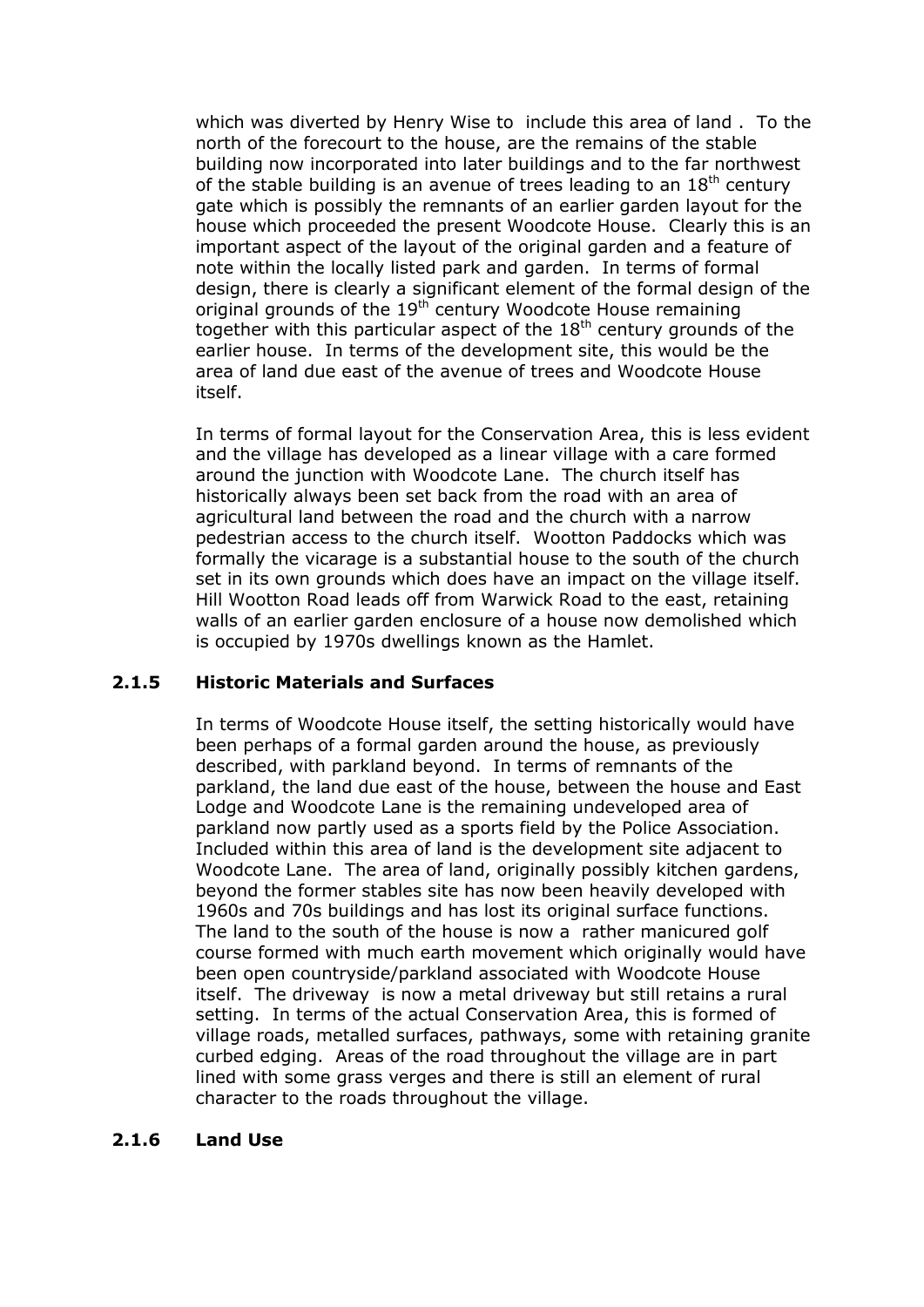The uses of the land have already been described, Woodcote House the land around the house would traditionally have been gardens and parkland. The current uses as a Police headquarters have required the forecourt to be enlarged to create a car park area. There is, however, to the east former parkland , now used as a sports field and the development site which is agricultural land beyond, to the boundary with Woodcote Lane. The land use to the south of the house is a golf course, to the north a terrace garden and the former water gardens now somewhat detached from the main house by the 1960s buildings. To the north west of the house are later 1960s Police Headquarters buildings and housing.

In terms of the Conservation Area, the land use obviously is mixed village uses. There is an area of agricultural land to the east of the church which has a significant impact on the setting of the Conservation Area itself. The core of the village is now largely residential with one public house and shop. The school itself has now moved out of the village to a new location outside the Conservation Area to the south. It is therefore very much an area of mixed residential dwellings.

#### **2.1.7 Green Spaces, Trees and Vegetation**

In terms of Woodcote House, although used as Police Headquarters with significant later development in the grounds, many of the mature trees have been retained and the approach to the house has been retained high rhododendron hedges and a strong sense of enclosure much as it would have been when a private dwelling. Woodcote Lane itself retains many mature trees. In terms of green spaces, these have already been identified as the area to the east of the house, partly used as playing field and partly agricultural now the proposed development site. To the south of the house is the golf course and to the north the terraced gardens and remains of the former water garden which still contains many significant trees. Clearly the area to the north west of the house has changed where significant development has taken place. However, of note again is the avenue of trees to the north east of the former stables which are remnant of an earlier garden layout pre-dating the present Woodcote House.

In terms of the Conservation Area, the main green space is the area of agricultural land to the east of the church. There are significant areas of trees, particularly around the Glebe House and leading to Stone Edge which forms a distinctive treed approach into the Conservation Area from the south. Leading out of the Conservation Area to the north west, the road again is very treed.

#### **2.1.8 Functional Relationship and Communications**

In terms of the actual access points to Woodcote House itself, the traditional access via East Lodge has been retained in much of its original setting and still gives access to the house as it traditionally would have. In terms of North Lodge, this also still retains the function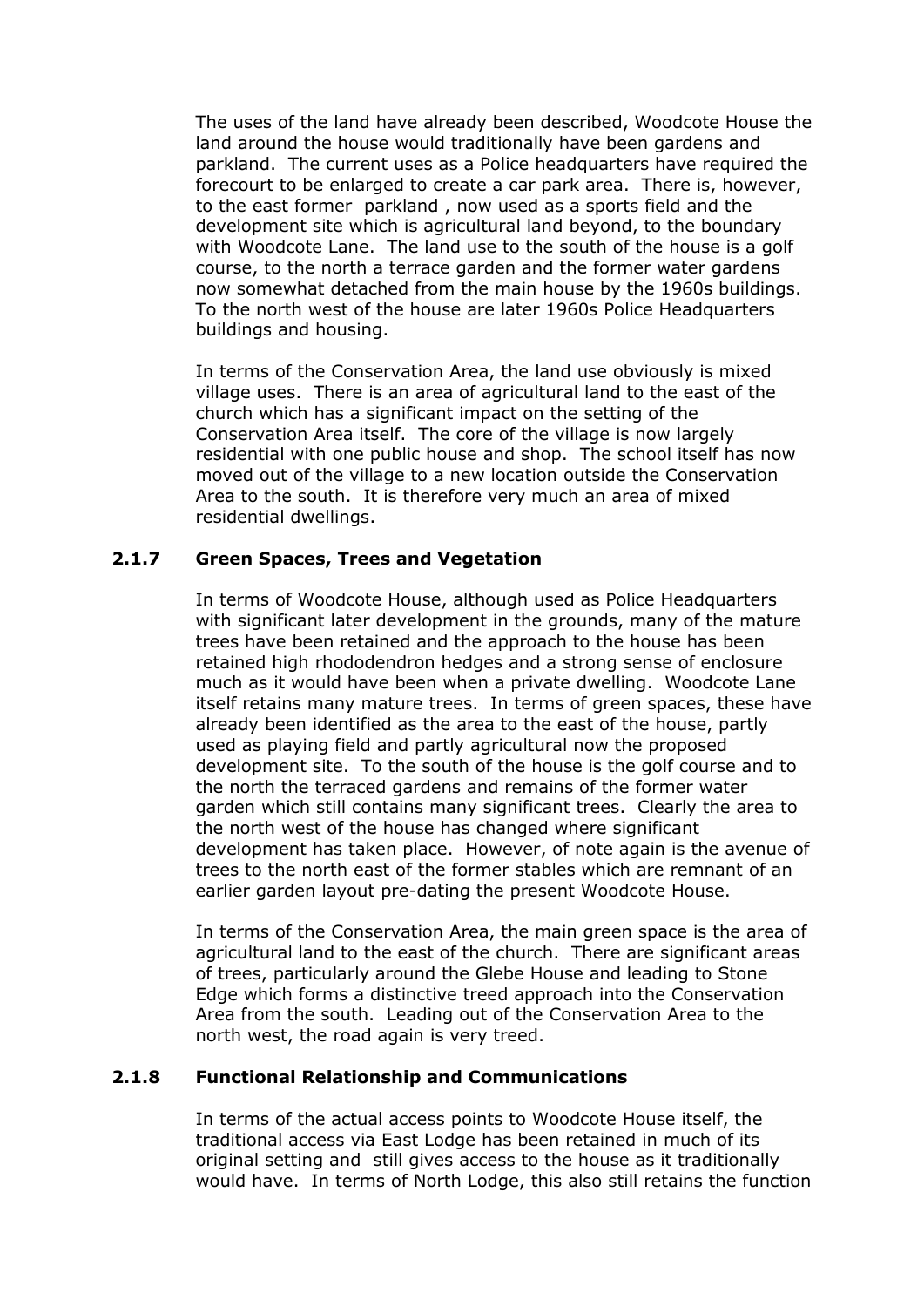of the secondary lodge, possibly always the service access to the house and currently still a secondary access point into the Police Headquarters itself. The secondary access has, however, been much developed by later buildings relating to the Police Headquarters.

As with the access to the house, the traditional road pattern within the Conservation Area has largely been retained as it historically would have been a linear village. As a linear village, there are two main access points off Warwick Road, one being Woodcote Lane leading to the house, the other being Hill Wootton Road which is now distinguished only in historical terms by the remains of the brick wall formerly to a now to a demolished house.

#### **2.1.9 History and Degree of Change over Time**

Taking firstly Woodcote House, this clearly has in terms of function changed from a country house to a headquarters building for the Warwickshire Police. In terms of change to create the headquarters building, this has evolved over time and has already been described. However, to take account of the changes once again, the main drive access to the house is retained much as it would have been with a private dwelling with large trees and rhododendron planting either side of the drive and traditional lodge house retained now as a private dwelling. To the south of the drive, however, are a series of Police houses set well back from the original drive along a private road thus not impacting directly on the original driveway. In terms of the immediate confines of the house, the forecourt has been enlarged to the east to create a significant car park and the stables to the north west of the house completely redeveloped as single storey ancillary buildings retaining the frontage wall to the original stables. To the north west of the stables is an avenue of trees leading to the an 18<sup>th</sup> century gate probably the remains of an earlier garden. . Beyond this to the north are the walls of what would most likely be the kitchen garden, although this is now a car park area. To the north west of the house, significant 1960s more recent developments have taken place, which, with proposed redevelopment of the site, would be removed and hopefully replaced by more sympathetic buildings. To the north is the water garden which still remains with many of its trees. To the south and south west is the golf course which remains as open land although significant earth mounding has taken place from the original layout .

In terms of the Conservation Area itself the linear pattern of the village has been retained with the two main roads of Woodcote Lane and Hill Wootton Road intersecting. There has, however, been significant new development, particularly in the area between Warwick Road and Hill Wootton Road which does not form part of the Conservation Area. Also to the east of Warwick Road more developments have taken place. Generally, the area around the church with the agricultural land in front has retained its original setting with a heavily treed surround to the Glebe House and various small developments and conversions around existing properties along Warwick Road. In terms of the area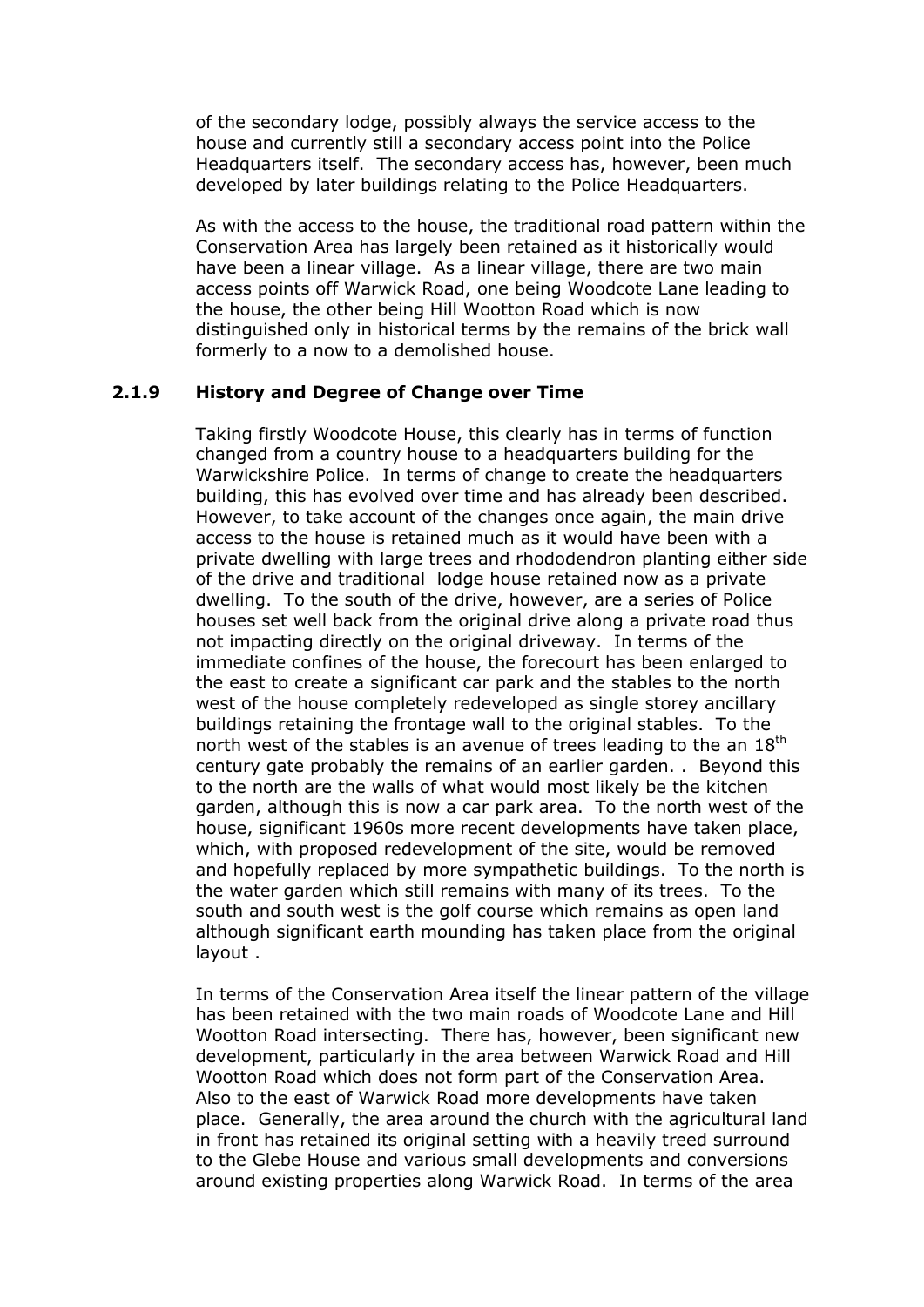of Conservation Area closest to the development site, Woodcote Lane itself is a mixture of inter war and later housing with mature gardens, which again have been largely retained. The interface between Woodcote House and the Conservation Area is at East Lodge where extensions have taken place in a sympathetic manner to retain the original character of the Lodge House as a significant entrance feature to Woodcote House itself. Beyond East Lodge, Woodcote Lane bears off to the north west around the development site. Although this part of Woodcote Lane is out of the Conservation Area, it does form a significant access and egress point to the Conservation Area and therefore the sense of enclosure is an important aspect. To the north side of Woodcote Lane, the former estate houses to Woodcote form part of the Conservation Area but are not generally visible from the road as they are set up on the high bank in the area known as the quarry. A sense of enclosure around the bank is important to the Conservation Area; on the opposite side of the road is the development site to the quarry area. Looking through the development site to the Conservation Area, there are views of various roofs, some of which are within the Conservation Area.

#### **2.2 Experience of the Assets**

#### **2.2.1 Surrounding Landscape / Townscape Character**

Taking firstly Woodcote House, this has largely been described in the foregoing section. The original character is that of a country house set in grounds largely remodelled in the 19<sup>th</sup> century but retaining the avenue of trees and  $18<sup>th</sup>$  century gateway, and possibly kitchen garden walls of the earlier house dating from the  $18<sup>th</sup>$  century. The character around the house is still largely that of a house set in its own grounds, although to the north west the significant  $20<sup>th</sup>$  century developments have destroyed the original setting in that direction. To the south/south west and north west, however, there is still a significant area of open landscape, being the formal water gardens and the golf course. The later developments off the driveway are set well back and therefore do not detract from the initial experience when driving up Woodcote Drive from East Lodge. In terms of views out from the forecourt of Woodcote, these are currently over former parkland now playing fields towards the development site which is agricultural land with trees beyond and views of buildings within the Conservation Area. There is, in terms of the experience of Woodcote, still a traditional access drive with the dominance of Woodcote House still being experienced.

#### **2.2.2 Views from, towards, through, across and including the assets**

In terms of Woodcote House itself, taking firstly the views from East Lodge along the drive, these as previously described are lined with rhododendrons for the first part of the drive with mature trees set back and mature trees for the length of the drive towards the house itself. This approach has changed little from the original approach to a country house. However, the latter sections of the drive give other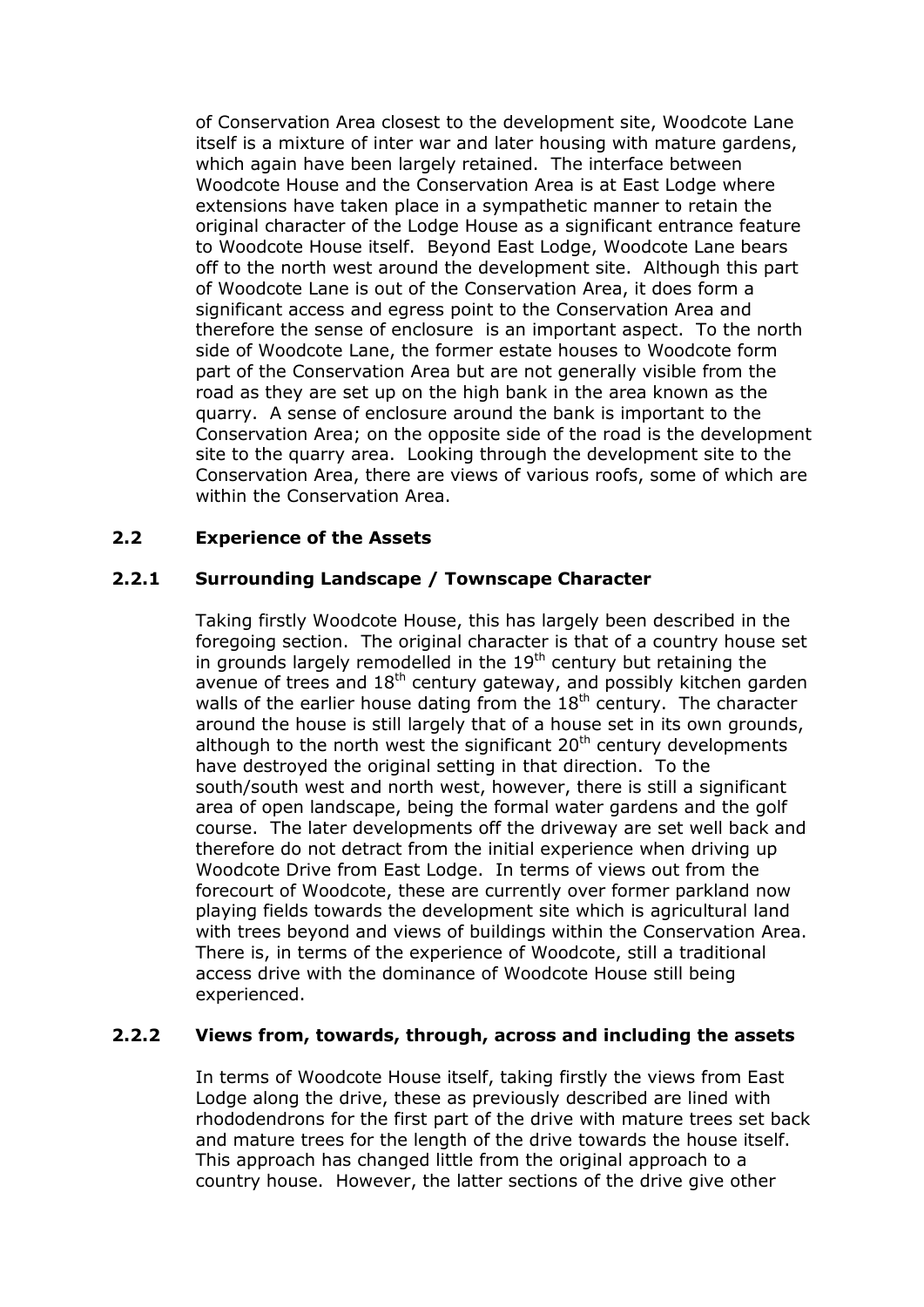views of Police houses set back from the driveway and of the developments to the north of the house, a more recent date. Hence within the forecourt of the house there are a range of varied views, the house still retains its dominance and to the south are views across the golf course and to the south west similar views with more distant views of the trees around the formal water garden, all of which are relatively unchanged. Views from the forecourt however to the north and north west are of the 20<sup>th</sup> century developments within the grounds which are significantly different to the original setting of the house. Long term development plans for the site do include the removal of these and possible replacement with more sympathetic buildings. The view to the east is across the car park towards the former parkland, now a playing field and the development site which is agricultural land, formerly part of the parkland for the house. This view clearly is relatively unaltered with the exception of the roof tops of some houses in the Quarry off Woodcote Lane which are inter war and later and also estate cottages for the house itself. Broome House, which is a modern development off the drive, is not particularly visible from this vantage point due to the heavy planting along the driveway. Views back from the house towards the south side of the drive bring into visibility the Police houses set back along the drive within their own grounds. In terms of views from Woodcote Lane itself, there are no views of the house from the access to East Lodge; clearly the planting was such that the house was revealed as one progressed up the drive. From Woodcote Lane there are also no direct views as the lane is set within banked sides and there would historically have been a view across from the North Lodge towards the house. This, however, is now largely of the mid-20<sup>th</sup> century developments within the site. On entering the Conservation Area via Woodcote Lane there is sense of enclosure. However, there are also clear views across the development site and also views back towards the house before the road sinks between banked verges .

In terms of views from a Conservation Area, there are no real views of Woodcote itself from the Conservation Area; clearly this was a designed element of the grounds of Woodcote House to maintain an element of privacy and also an element of surprise on approaching the house down the driveway. In terms of the area of Conservation Area abutting the development site, the approach down Woodcote Lane has already been discussed as an important treed approach to the Conservation Area before reaching East Lodge itself. There are clear views across the development site at the present time from this approach with banking on the east side with the developments of the quarry hidden behind the banks. Views down Woodcote Lane to the east are of mature gardens towards the junction with Warwick Road and further down are views of the timber framed cottages at the junction and the side gable at the Anchor Public House with another timber framed cottage on the east side of Warwick Road. Looking back in a westerly direction at Woodcote Lane, there are views of East Lodge and the heavily treed area around the entrance to Woodcote itself.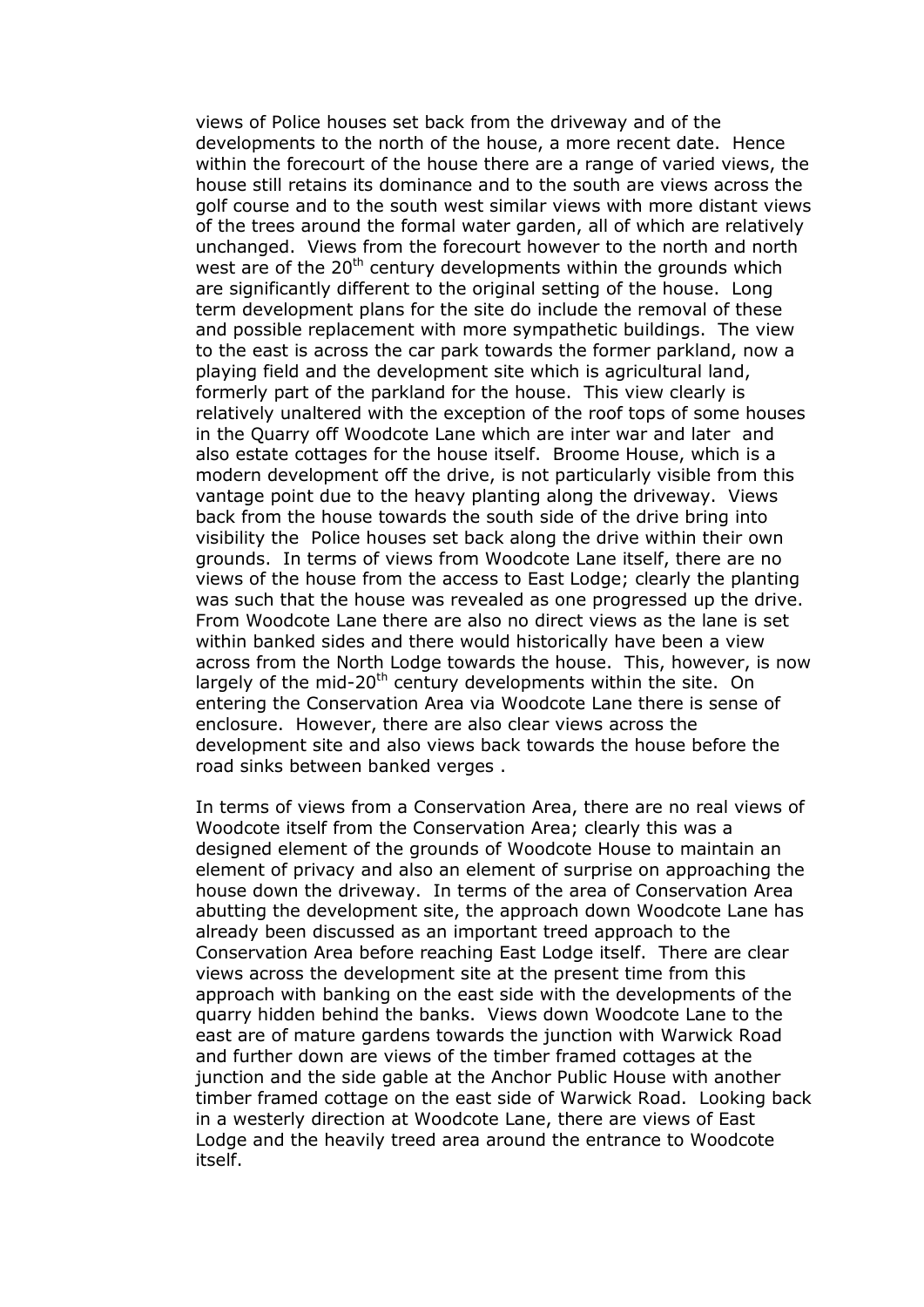There are other important views within the Conservation Area including the views of the church across open agricultural land. These, however, are not relevant to the current development site which is being assessed. There are also views of Stone Edge and the southern edge of the Conservation Area, again which is not impacted upon by the site in question.

#### **2.2.3 Visual dominance, prominence or role as a focal point**

As has already been identified, Woodcote House still retains its visual dominance as a listed building and is still experienced in much the way that it was intended by the progression of the tree lined drive to the views opening out in front of the house itself. Significant elements of this dominance have been eroded by the mid-20 $<sup>th</sup>$  century</sup> developments to the north and west of the house and the loss of the stables as functioning buildings to the immediate north of the houses have also degraded the setting. Adjacent to the stables, the avenue of trees to the  $18<sup>th</sup>$  century gates still retain their visual dominance as does the view to the east from the forecourt of the house across the playing fields to the development site. Although much development has taken place within the grounds of Woodcote, the house itself does still retain significant visual dominance. In terms of the Conservation Area, there is no significant area of visual dominance and the areas of enclosure or open space are in many senses more important to the setting of the Conservation Area than visually dominant elements. The church itself retains its visual dominance by way of the area of open land between it and Warwick Road.

#### **2.2.4 Indivisibility with other historic and natural features**

In terms of Woodcote House itself, there is little indivisibility from the house itself into the Conservation Area, although the Conservation Area is experienced from East Lodge along the driveway to the house itself, which still retains much of its original visual character. There are clear views between the open countryside which is now the golf course to the south west of the house itself, and views across the formal water garden and the dominant trees around the water garden.

#### **2.2.5 Noise vibration and other pollution or nuisance**

Clearly the setting of Woodcote House as a private house has been significantly altered by the amount of traffic now accessing the site for use as a Police headquarters, and the cars parked within the grounds. There has therefore over the years been a clear change in the noise levels and other forms of pollution by way of the property being used as a headquarters and accessed by many vehicles.

#### **2.2.6 Tranquillity, remoteness and wildness**

Originally the house would have been set in its own grounds and would have been accessed by the family and visitors living there. The number of visitors has significantly increased through the Woodcote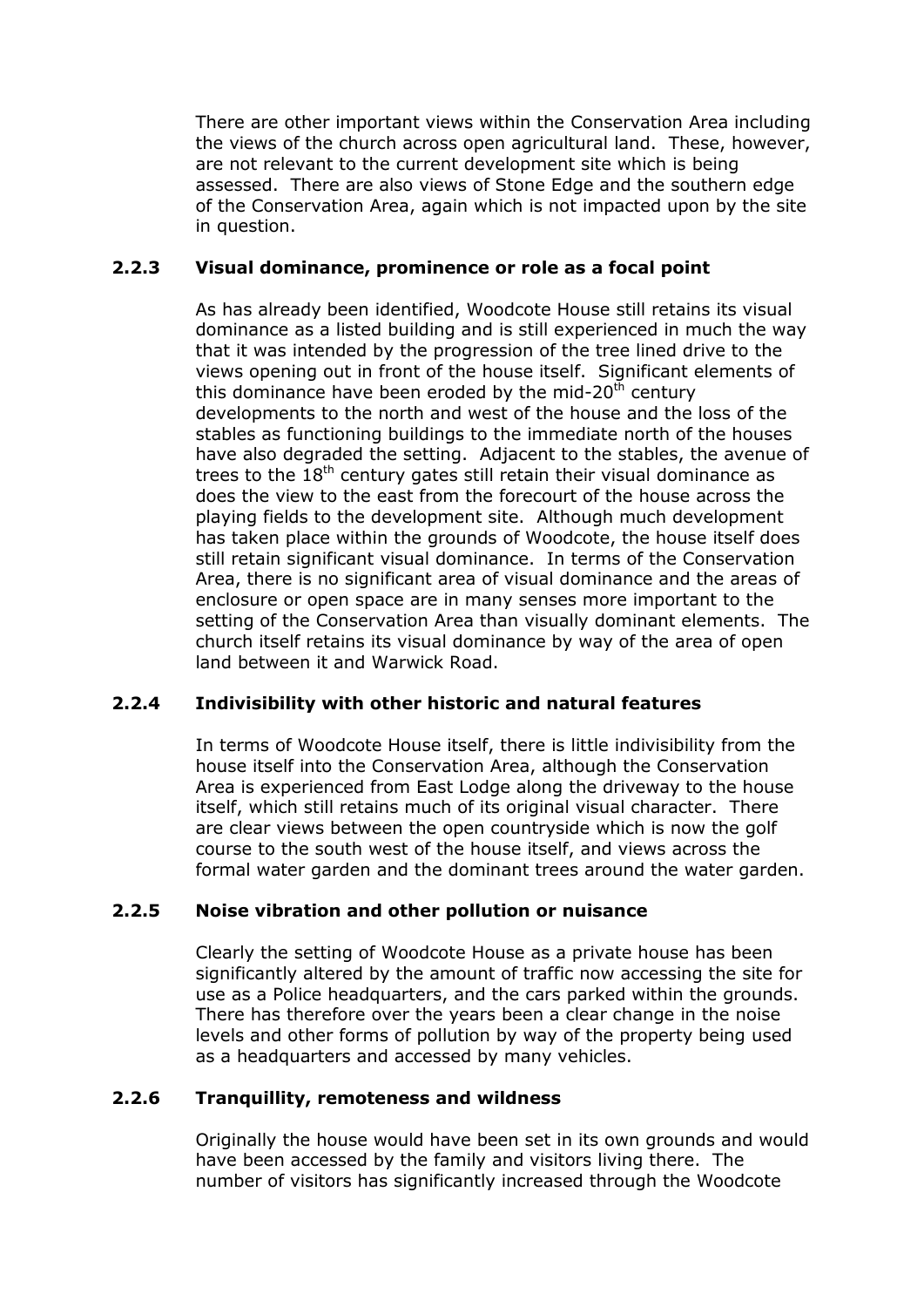site. In terms of the Conservation Area itself, Warwick Road is the main thoroughfare through the village, although not now the main access road between Warwick and Kenilworth, as it historically had been before the Warwick bypass was constructed. Woodcote Lane, past the East Lodge gate to Woodcote House, is less significantly trafficked as this is a minor road running into Kenilworth.

#### **2.2.7 Sense of enclosure, seclusion, intimacy or privacy**

The areas of enclosure have already been identified for both the Woodcote House and the Conservation Area. To restate these, Woodcote Lane retains a strong sense of enclosure both in its approach from the village and as approached from the north west. The driveway to Woodcote House itself retains its historical enclosure for a significant part of its length due to the planting which helps to mask the later developments to the south side of the driveway.

#### **2.2.8 Dynamism and Activity**

In terms of activity, as a headquarters building, Woodcote House itself has a significantly increased level of activity which is, to an extent, a negative factor in terms of the original setting of the house. The Conservation Area retains a relatively tranquil setting; although Warwick Road is a main road it no longer takes all the traffic between Warwick and Kenilworth as it would have done before the Warwick bypass was constructed.

#### **2.2.9 Accessibility, permeability and patterns of movement**

In terms of Woodcote House itself, access has significantly increased by members of the public since it became a Police headquarters after the second world war. As a private country house, there would have been limited access. Access is still, however, limited in terms of it being the Police headquarters and there is no general public access, although the house may be visible from public footpaths which cross the area of land to the south which is now a golf course.

In terms of the Conservation Area, this is quite readily permeable and there are interesting footpaths leading round the church and back past the Glebe House which give a broader experience of the more tranquil areas of the Conservation Area.

#### **2.2.10 Degree of interpretation of promotion to the public**

As a headquarters building, Woodcote House is clearly a high security area and therefore it is not publicised to the public, although a small guidebook has been written about the history of the house itself. There are, however, a lot of members of the public who do visit and experience the setting of the house.

In terms of the Conservation Area, this is readily available to the public. A book has been written about the history of the village.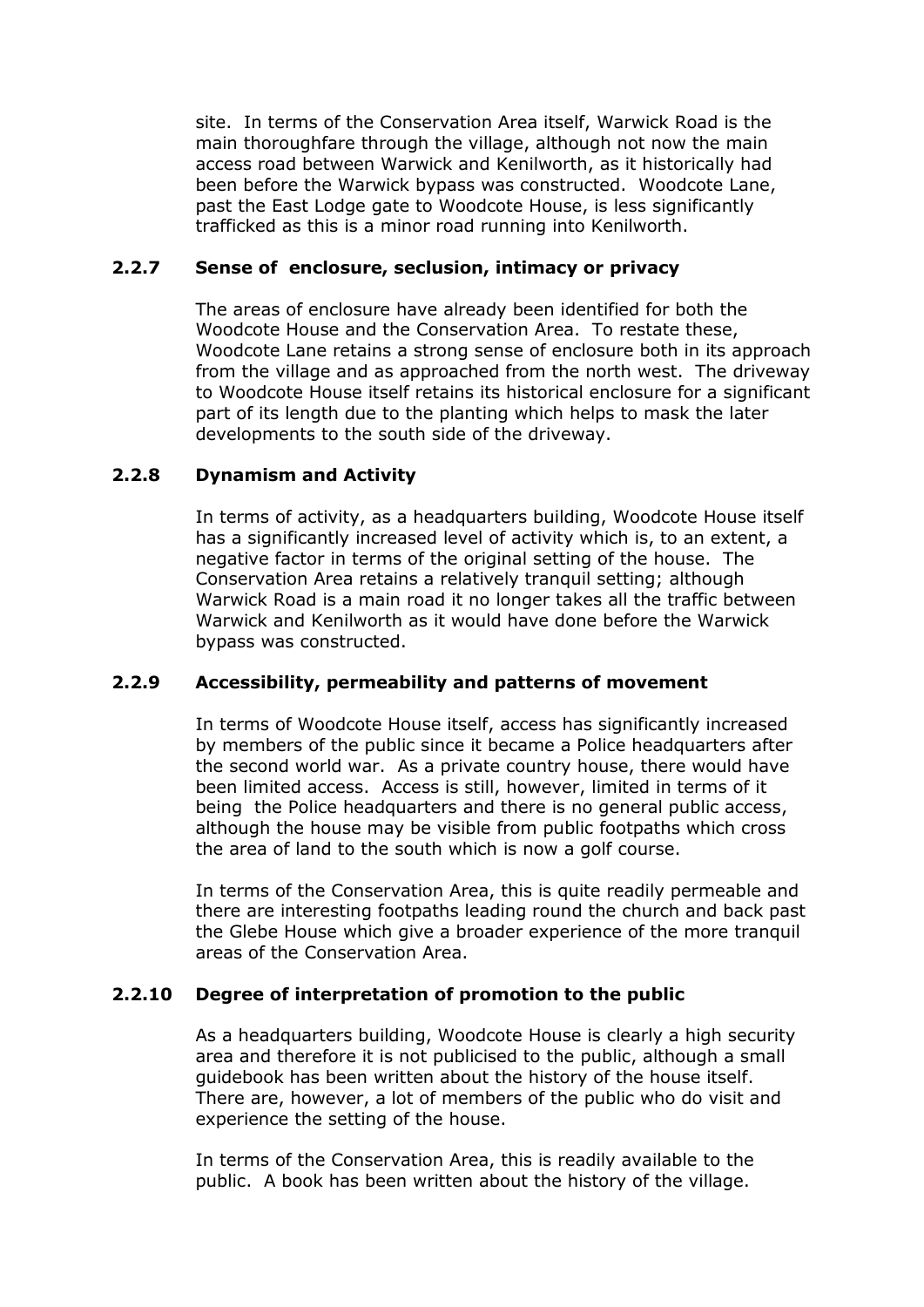#### **2.2.11 A rarity or comparable survival of setting**

This is particularly relevant to Woodcote House itself as this has seen significant changes since the late 1940s when the house became the headquarters for Warwickshire Police. In terms of a rarity and survival, the aspects of the original setting which remain are those which are most important now to be retained or enhanced in terms of the setting of a grade II listed house and also being part of a locally listed park and garden, and adjacent to the Leek Wootton Conservation Area. The main elements of the historical setting which survive are the driveway from East Lodge being lined by Victorian planting with taller trees set back from the drive . The closer approaches to the house do obviously introduce more elements of change to the original settings with the mid-20<sup>th</sup> century developments to the north of the house and the Police house is to the south of the drive. In terms of views from the house, there is still a clear view in an easterly direction across the car park and then parkland/playing fields towards the development site which is agricultural land and the roofs of developments in the quarry area off Woodcote Lane to the east. This view remains relatively unchanged, although historically it would have been all parkland to the junction with Woodcote Lane, with possibly glimpsed views of the estate cottages at the quarry beyond. To the south and south west of the house, the setting again is reasonably unchanged, although off the golf course which has been manicured with earth moving. There are still clear views towards the water garden and the tall trees of the water garden although the modern communications centre is clearly within this view, particularly from the south west of the house. In terms of the rarity within the Conservation Area itself, the aspect close to the areas closest to the development site are Woodcote Lane and the development in the Quarry. These have been developed in the twentieth century and there are houses which now have mature gardens and which boarder Woodcote Lane and form part of the character of that lane. In terms of unique survival, enclosure is still to an extent maintained to the East Lodge and then the traditional driveway leads on from there. The approach into the Conservation Area is also very similar to that of the  $19<sup>th</sup>$  century approach with the development site on the south side of Woodcote Lane and the estate cottages are hidden behind banking at the quarry on the north side.

#### **2.3 The Assets' Associated Attributes**

#### **2.3.1 The Associated Relationship between Heritage Assets**

The relationship between the Woodcote House estate and the Conservation Area have already been described and the Conservation Area clearly encompasses the entrance into the estate as being part of the character of that asset, with the grounds to the house being on the local list of parks and gardens and being part of the setting of Woodcote House it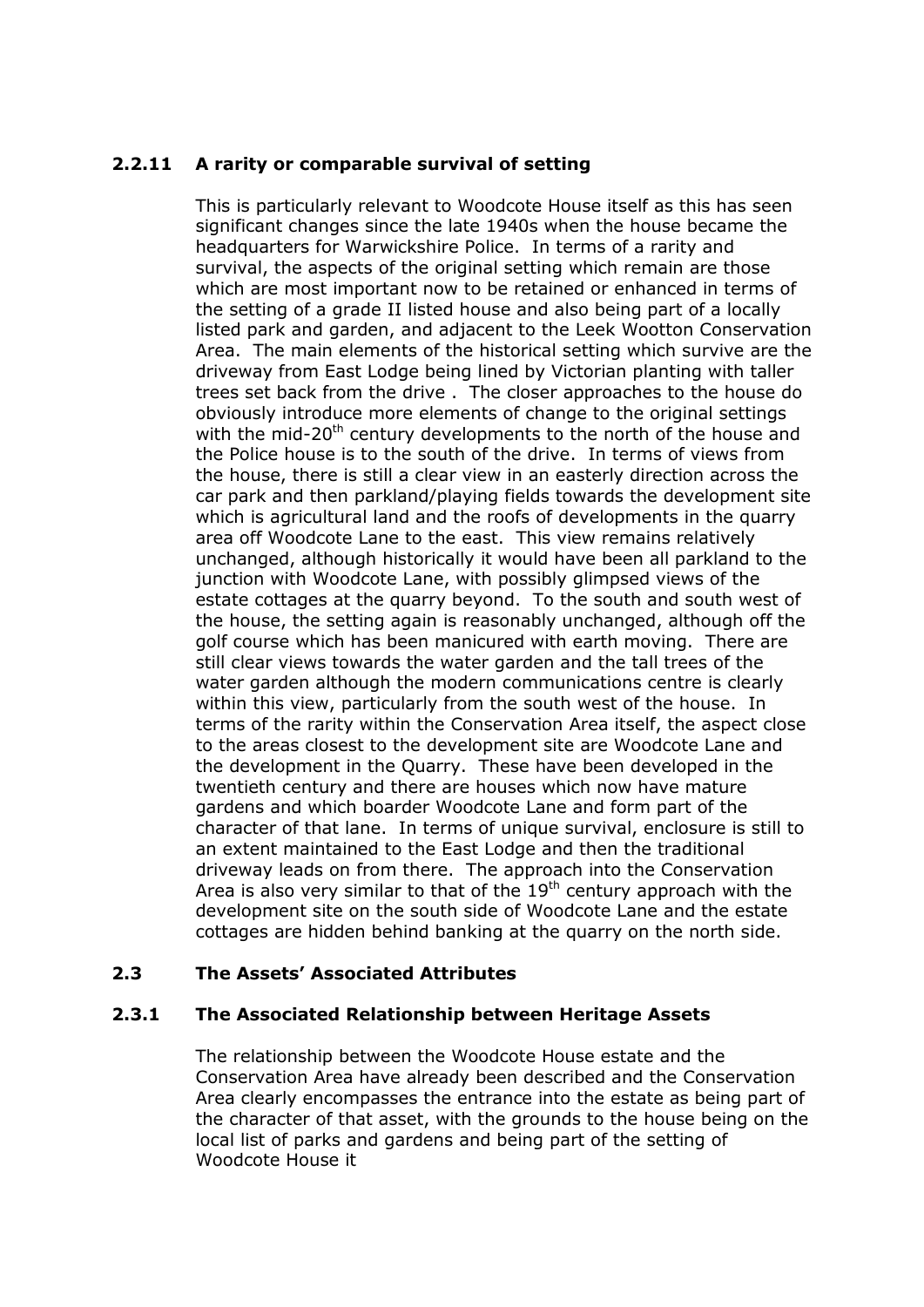#### **2.3.5 Conclusion**

How and to what degree setting provided by the development site plays a contribution to the significance of Heritage Assets of Woodcote House as a grade II listed building, Woodcote locally listed park and garden and Leek Wootton Conservation Area.

 Bringing together the findings of chapter 2, as to the part played by the development site on the setting of Woodcote House, Woodcote locally listed parks and garden and the Leek Wootton Conservation Area , a conclusion can be drawn.

In terms of Woodcote House itself, there is a strong inter linkage between this and the locally listed park and garden, the boundaries of which have not, to date, been defined. The main driveway to Woodcote House passes by the development site which is to the north of the drive. However, it is not visible from the immediate access point into the drive, due to the heavy Victorian planting of rhododendrons and tall trees. Lodge House is still a relatively dominant element at the entrance point, with the heavy planting leading on to the more open aspect at the arrival point towards the house. The development site is then to the north of the driveway and not generally visible until arriving at the forecourt to the house, which is now a car park. The dominance of the house still draws the visitor and is the main visual point in view, both on arrival along the entrance drive and from the forecourt area. The view has been, to an extent, significantly impacted upon by the mid-20<sup>th</sup> century developments to the north; however the views to the south are still over open countryside of the golf course. The views back from the main entrance to the house are across the former parkland now playing fields and across the development site. The development site is separated from the playing field area in front of the house by park style iron railings which may indicate some historical difference of use for this part of the site . However there is clearly an impact on the setting of the house itself and the experience of the grounds around the house of the development site, being clearly within the easterly view towards Woodcote Lane itself. Later developments in the Quarry are visible to the east side of Woodcote Lane but these are softened by the trees above Woodcote Lane itself, and mature garden planting around the properties themselves. Moving around Woodcote to the south and south west side where there are formal terraced gardens, the development site would still be visible from the southern terrace, but would diminish as the nearer to the south western corner of the house and from the south west side of the house there would be no views of the development site as views would be out over towards the water garden and the agricultural land beyond. Given the setting of Woodcote House as being significantly impacted upon by the  $20^{th}$  century developments, particularly to the north and to the north west, the settings to the south, south east and south west where they remain relatively intact, are important to the maintenance of the setting of this particular building and also the locally listed park and garden.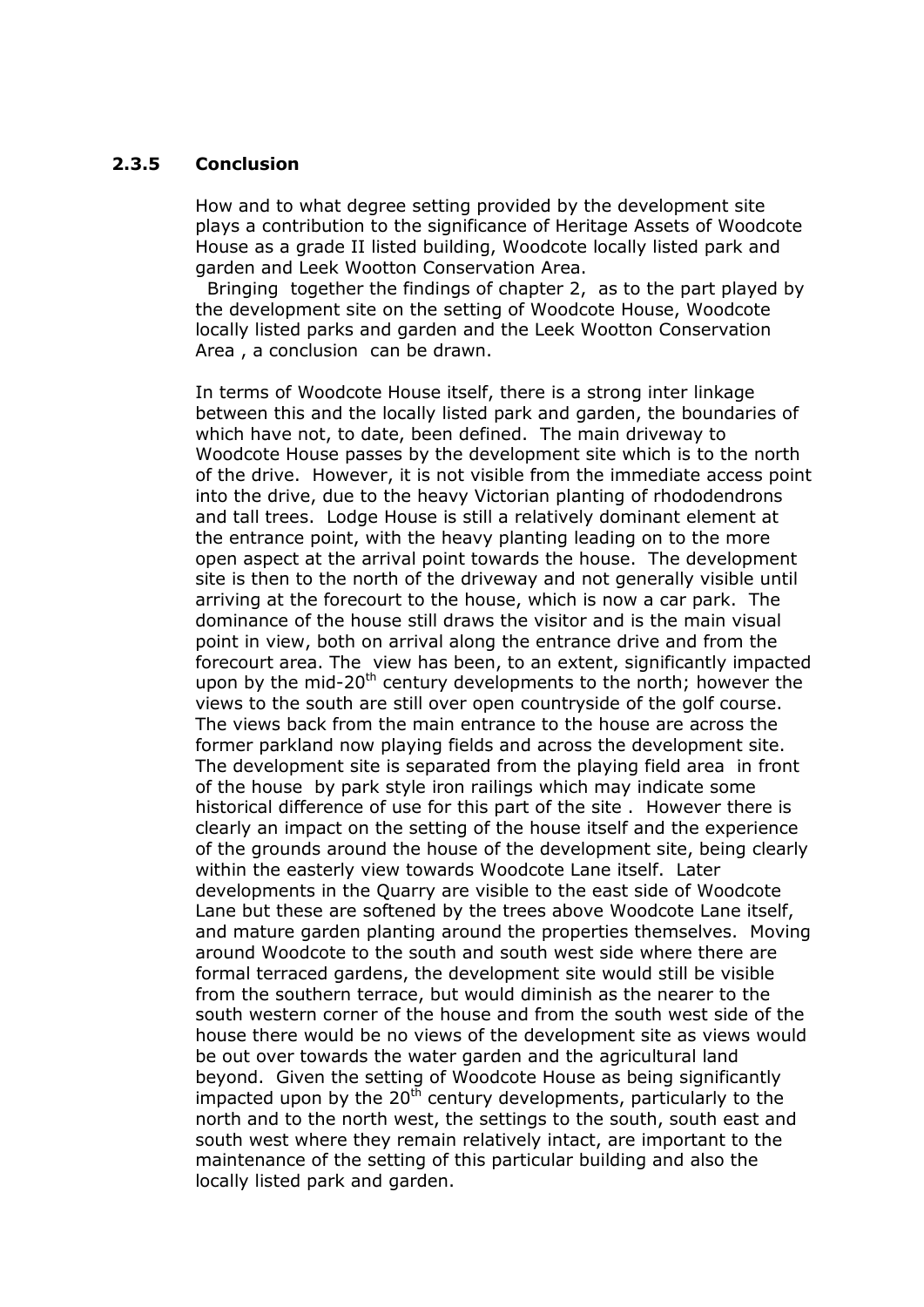In terms of the locally listed park and garden, clearly, historically, the development site was part of the land to the east of Woodcote House and within the ownership of Woodcote House, and clearly part of the original parkland setting to the house itself , the original road having been diverted to include this area of land together with other land to the north and west of the house . Although now divided from the area immediately to the east of the house which is used as playing fields, the two would have been visually one, whereas today the maintenance of the grass in the two sites is quite different and they are now visually distinctly different. This historically would not have been the case.

In terms of the setting of the Conservation Area itself, the development site divides to the north and north west of the most westerly extent of the Conservation Area along Woodcote Lane to the East Lodge and driveway into Woodcote itself. Woodcote Lane at this point takes a turn to the north west and sits within a shallow banked site with more steeply banked sides to the east around the area known as the quarry. This approach into Woodcote Lane and Leek Wootton itself is an important approach being the most rural approach into the village itself. Other approaches have been developed with more recent developments being more prominent, particularly along Warwick Road, both ends of Warwick Road and also Hill Wootton Road, which is heavily developed with 20<sup>th</sup> century houses. There is therefore a uniqueness to the character of Woodcote Lane in terms of this particular approach into the Conservation Area itself. The development site being on the south side of Woodcote Lane at this juncture is an important area of open land along with the playing fields to the east of Woodcote House which have remained undeveloped. This provides a visual buffer between the impact of the mid- $20<sup>th</sup>$  century development around Woodcote House itself as viewed from Woodcote Lane and the residential developments of the Conservation Area and Woodcote Lane itself, which are softened by the mature gardens and boundary treatments. There is therefore a significance in terms of the development site, in terms of providing this buffer, as well as helping to maintain the most rural approach into the Conservation Area itself.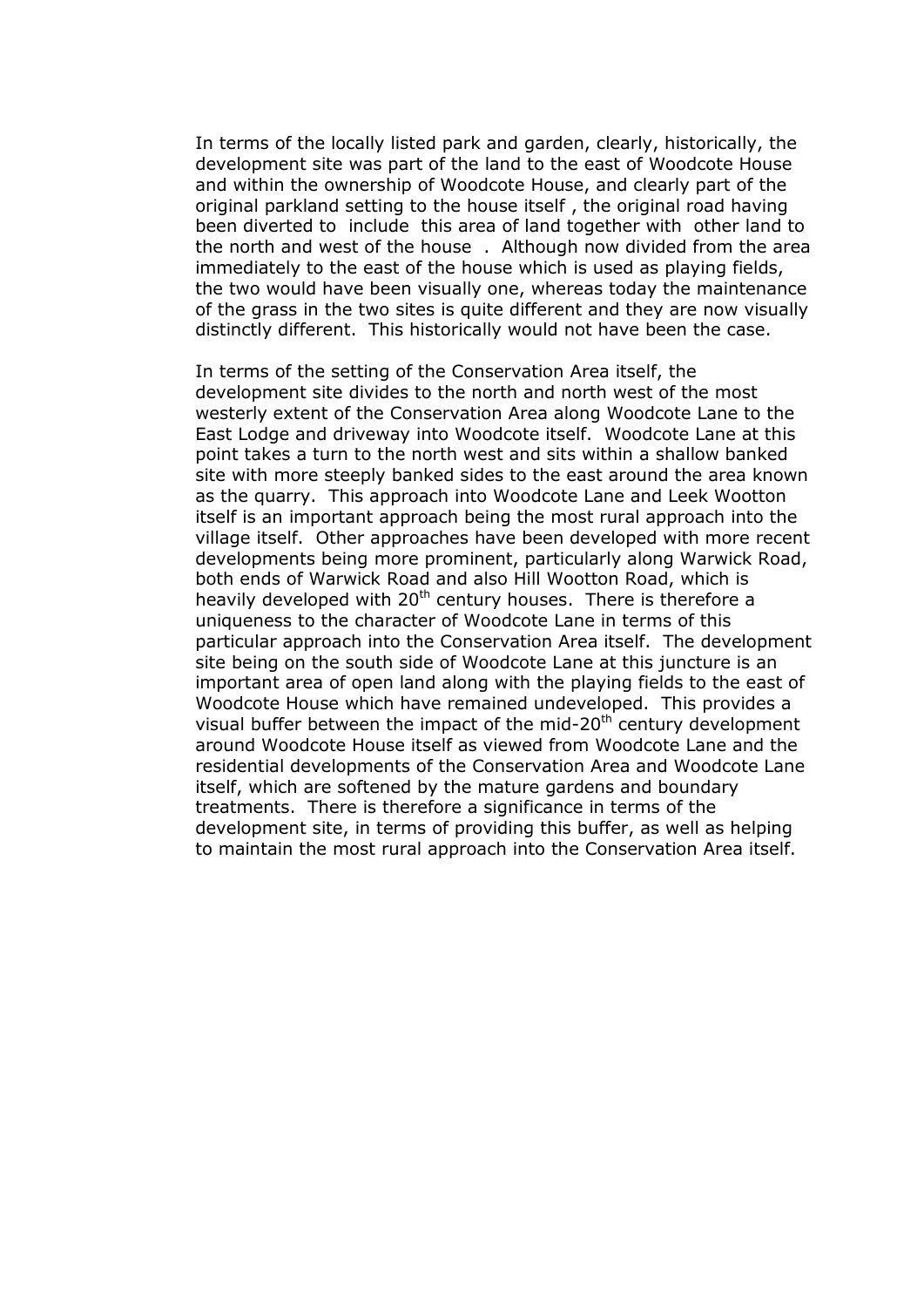#### **3. Assessing the effect of the proposed development, using the English Heritage check list**

#### **3.1 Location and Siting of Development**

#### **3.1.1 Proximity to Assets**

This has been outlined in the foregoing sections, however the proximity is that, in terms of Woodcote House itself, it would be due east of the main front of the house between Woodcote Lane on the house itself. In terms of the Conservation Area, it would be adjacent to the Conservation Area's most westerly extremity.

#### **3.1.2 Extent**

The extent of the development would be residential and would occupy the area outlined on the site location plan.

#### **3.1.3 The position in relation to land form.**

As the development is not known in detail, it is assumed that any of the flat pasture land and tree belt area could be developed

#### **3.1.4 Degree to which location will physically or visually isolate assets**

The development site lies between the two identified assets, being Woodcote House and the locally listed park and garden, and the Conservation Area. If developed, there would therefore be a significant new area of development between these two assets, currently the Conservation Area and the locally listed park and garden, and Woodcote House do sit adjacent to each other with areas of open land being in the development site. There would, by developing this site, therefore be an element of isolation of Woodcote itself from the Conservation Area, although the main driveway with the Victorian planting presumably would not be impacted upon by the development and would be screened from the main driveway by this level of planting.

#### **3.1.5 Position in relation to key views**

The development would be in one of the key views from Woodcote House itself in an easterly direction towards the Conservation Area and village of Leek Wootton. Historically, this would have been an open view across parkland to the boundary with Woodcote Lane itself, and with glimpsed views of development at the quarry being the estate houses for Woodcote House itself. By developing this site there could be a very changed view from this particular point at the entrance to Woodcote House itself and one of the vantage points across other aspects of the park and garden around Woodcote House.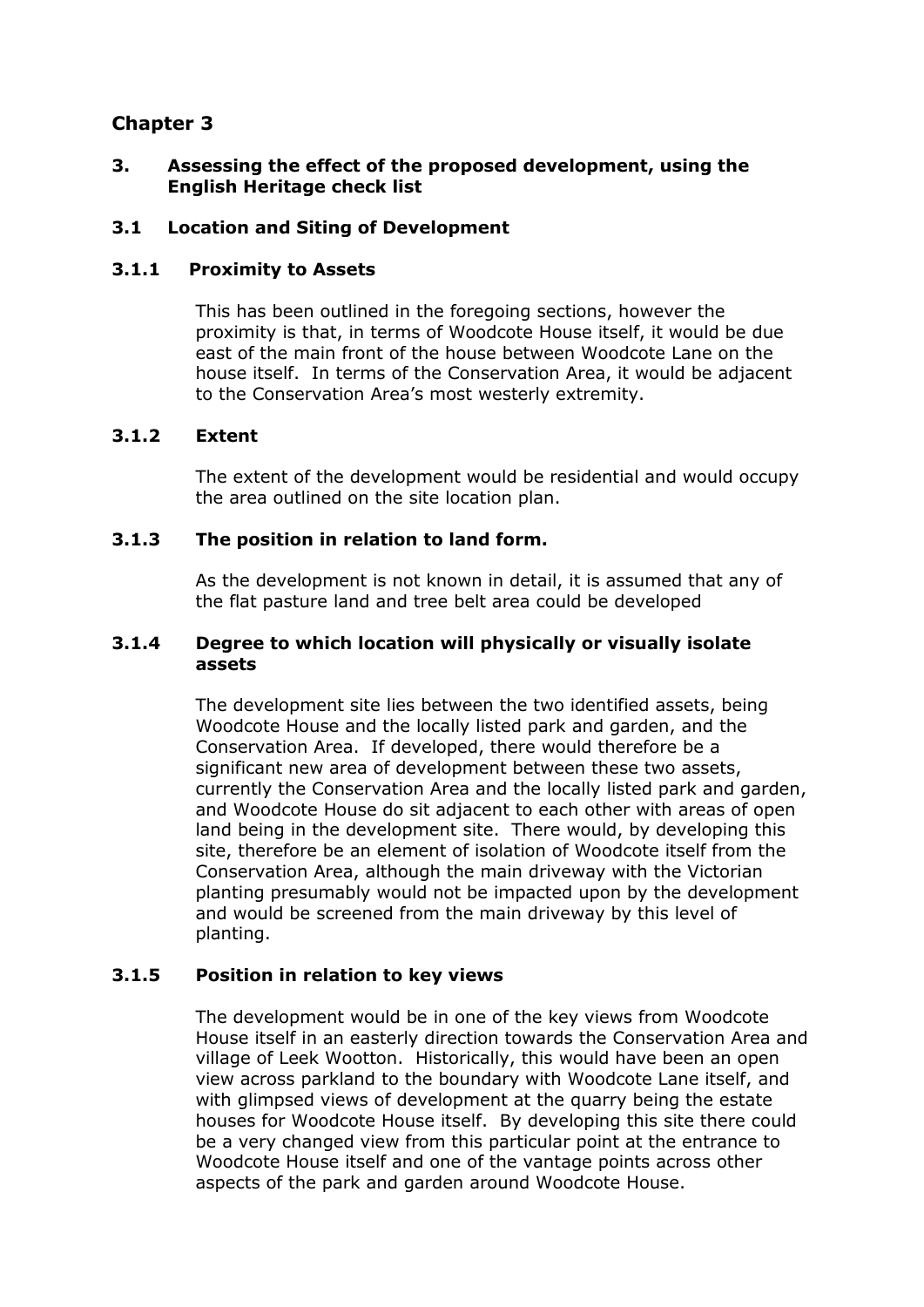In terms of the Conservation Area, there would be an impact on views into the Conservation Area from Woodcote Lane as there are currently views of the mid-20<sup>th</sup> century developments adjacent to the north lodge leading up to Woodcote House, there would then be views of housing development at the junction into Leek Wootton itself and the Leek Wootton Conservation Area.

#### **3.2 Forms and appearance of the development**

As there are currently no applications for the site, it could just be assumed this would be residential and clearly there would be normal two storey housing.

#### **3.2.2 Changes to skyline.**

In terms of the views from Woodcote House in an easterly direction there would certainly be a change to the skyline in that there would be either domestic properties, domestic roofs visible or a significant tree belt if this were used for mitigation . There would also be changed views to the skyline going in an easterly direction on Woodcote Lane towards the village of Leek Wootton itself. In terms of the approach to Woodcote from the village/Warwick Road it is unlikely the houses would be seen due to existing tree and vegetation cover subject to this remaining in place. It is also unlikely that the housing would be seen when entering the drive to Woodcote due to existing dense planting, however this would be subject to the retention of the planting.

#### **3.2.3 Noise, odour, vibration, dust, etc.**

This is only relevant in the sense of additional dwellings having an access onto Woodcote Lane.

#### **3.2.4 The lighting effects and lights spill.**

Woodcote site now has a lot of buildings where light spillage could be an issue. The provision of further domestic dwellings will to an extent increase any light spillage onto Woodcote Lane, subject to any boundary planting. There would also be light spillage closer to the view to the east from Woodcote House itself. Light spillage however is perhaps not a major problem in this area.

#### **3.2.5 Change to general character (e.g. suburbanising or industrialising).**

The area for development is currently open agricultural land formerly part of the parkland setting of Woodcote House. The proposed development will bring a more residential urbanised character to this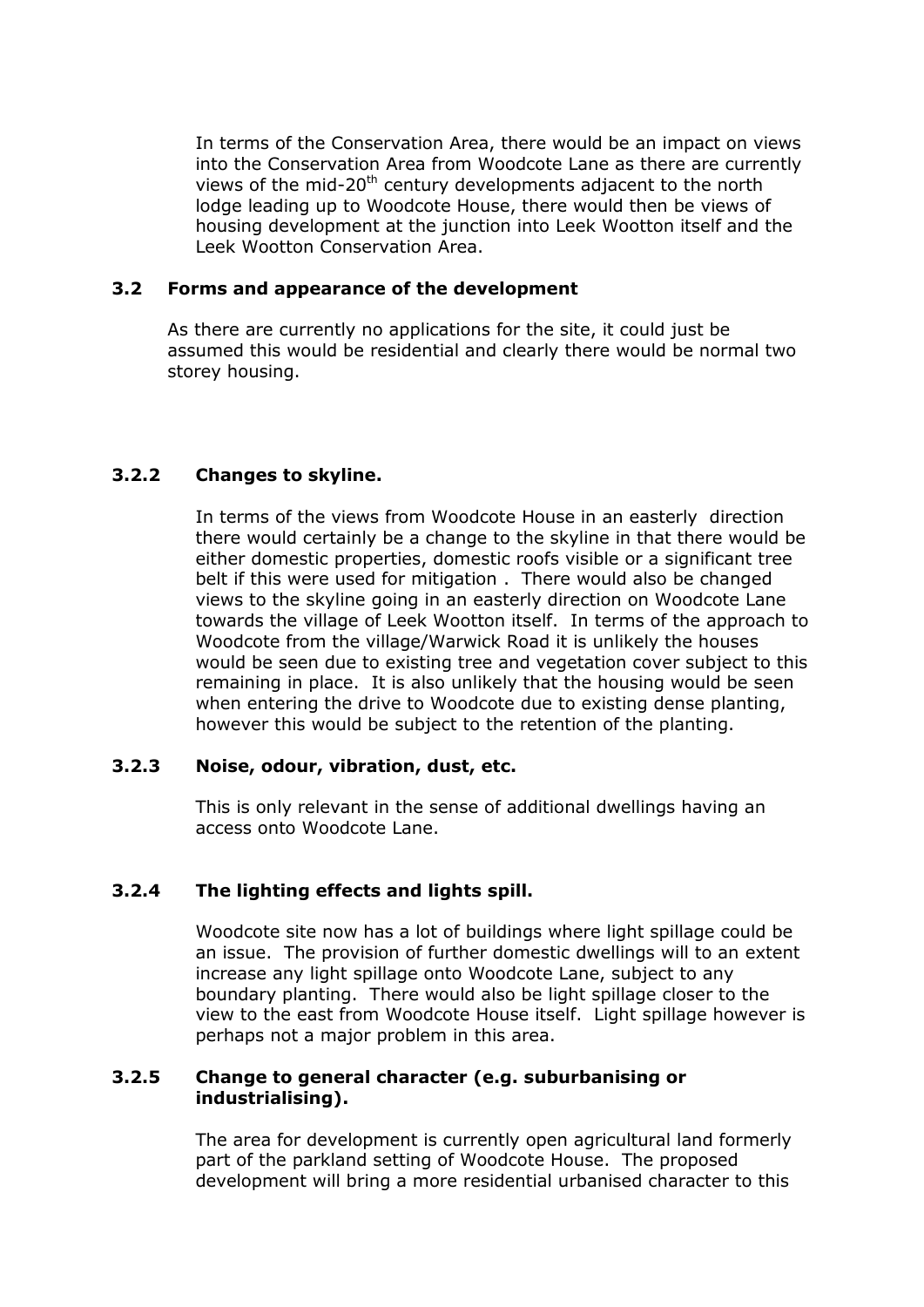part of the grounds and also to the setting of Leek Wootton Conservation Area being adjacent to the boundary of it. There is already an element of urbanisation by the fact of the police houses to the south side of the drive, however these are well set back and do not immediately impact on the character of the driveway. It is unlikely that the houses would impact immediately on the character of the driveway as this is heavily planted with Rhododendrons and tall trees, however should the planting diminish the urbanising would be clearly visible. In terms of views from Woodcote House itself it is accepted that views to the north and west have been significantly changed by mid-twentieth century buildings, however the introduction of further area of housing to the east would bring urbanisation closer to the Grade II listed building and to the grounds of Woodcote itself.

#### **3.2.6 Changes to public access use or amenity.**

The land is not generally publicly accessed therefore would be little change in terms of access to the land although public amenity in terms of the views across Woodcote Lane would be changed.

#### **3.2.7 Changes to land use, land cover, tree cover.**

Clearly there will be a change in land use from agricultural parkland to residential . This will impact in the ways that have already been described on the Conservation Area and Woodcote House itself.

#### **3.2.8 Changes to archaeological context, soil, chemistry, or hydrology.**

A separate archaeological investigation would need to be carried out if the site were to be included for development.

#### **3.2.9 Changes to communication/accessibility/permeability.**

Currently the site is not publically accessible therefore there would be little impact on the way the site is appreciated from access to it. The sites main qualities are as a visual area of open space read in conjunction with other spaces.

#### **3.3 Permanence of the development**

#### **3.4.1 Anticipated life time.**

Clearly housing development will be permanent and there is little possibility of reversibility. By allowing development in this area the village would have expanded into this part of the grounds of Woodcote House by having crossed Woodcote Lane which currently serves as a boundary to this western part of the village. This is also a historic boundary in that the houses built in the  $19<sup>th</sup>$  century as estate cottages were placed on the east side of Woodcote Lane and not within theconfines of the grounds of the house purely for visual purposes.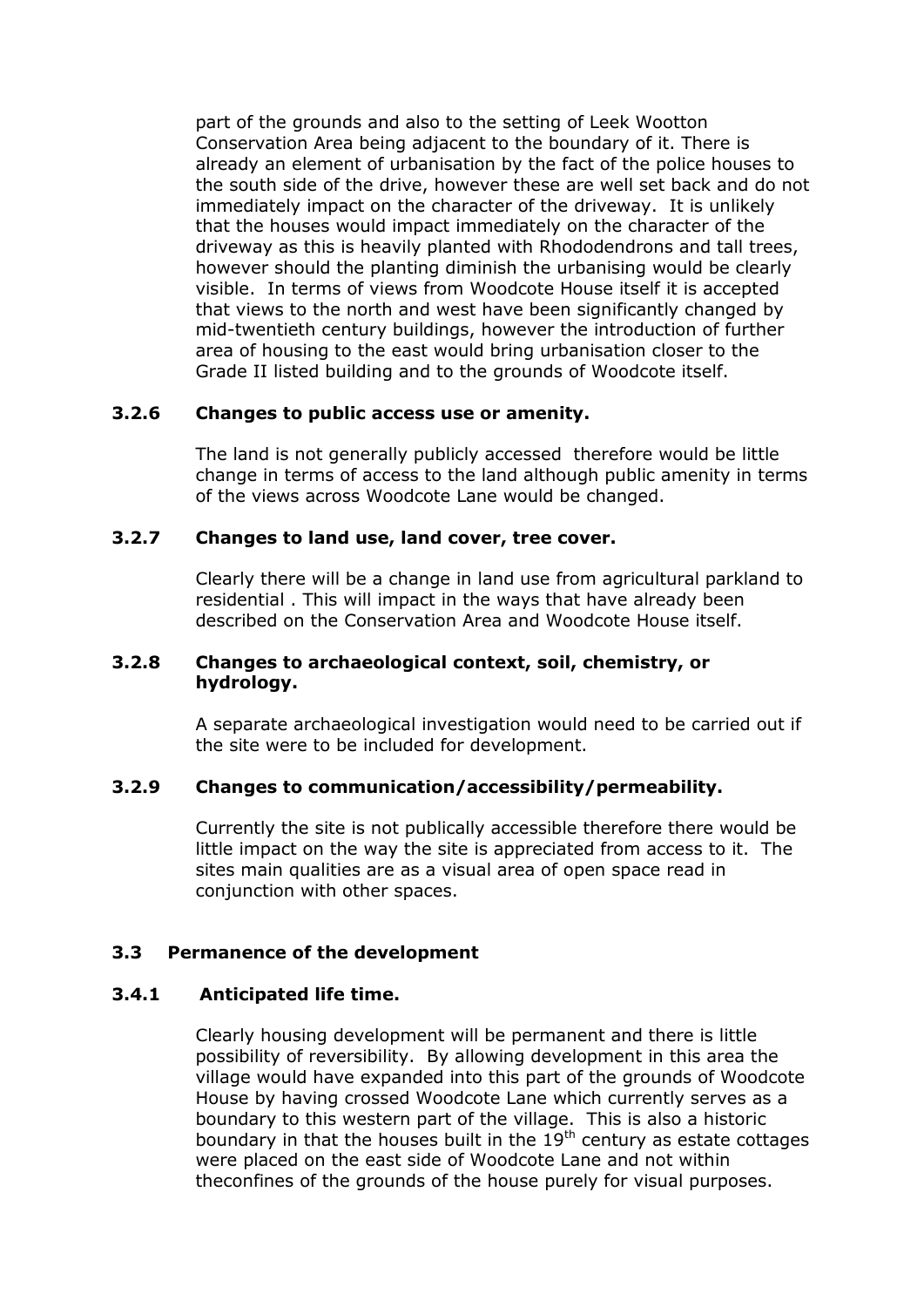#### **4. Maximising enhancement and minimising harm.**

The English Heritage Guidance gives a list of measures which could be taken in terms of enhancement may be achieved, these are as follows and only the relevant ones have been investigated in this instance.

#### **4.1 Removing or remodelling intrusive features and replacing detrimental features by new and more harmonious features.**

In the instance of this particular site, there is no record that anything existed on the site that might be restored or anything detrimental that could be removed. The site currently is rather overgrown and visually there is a distinction between the mode area of parkland/sports field and the current site, this historically would not have existed however it is unlikely that development could restore a part of this site back to its original appearance in this way.

#### **4.2 Restoring or revealing lost historic features.**

There is no real capacity to do this as the site would be fully developed for housing and would in fact remove part of the view across the site to Woodcote Lane.

#### **4.4 Introducing a wholly new feature that adds to the public appreciation of the assets**

There is no beneficial element that would add to the appreciation of either Woodcote or the Conservation Area other than enclosing the housing largely by tree belts. Introduction of tree belts would be a possibility particularly in terms of screening the development from the view in an easterly direction from Woodcote House itself. Currently the view is of the open playing field and the development site beyond looking towards the boundary of Woodcote Lane and some rooftops beyond. A tree belt would bring vegetation nearer to Woodcote itself and would enclose the remaining piece of parkland now used as a sports field more closely. As the site is not a particularly large site the provision of tree belts would be limited, possibly would be most beneficial to provide a tree belt between the immediate grounds of Woodcote and the development itself and leave open the views into the site from Woodcote Lane itself. This would clearly make a significant change to the entrance into the village and will also alter the setting of East Lodge which is currently heavily treed and forms a charming entrance into Woodcote itself.

Depending on the long term future of Woodcote House itself, there may be significant redevelopment of the existing mid-twentieth century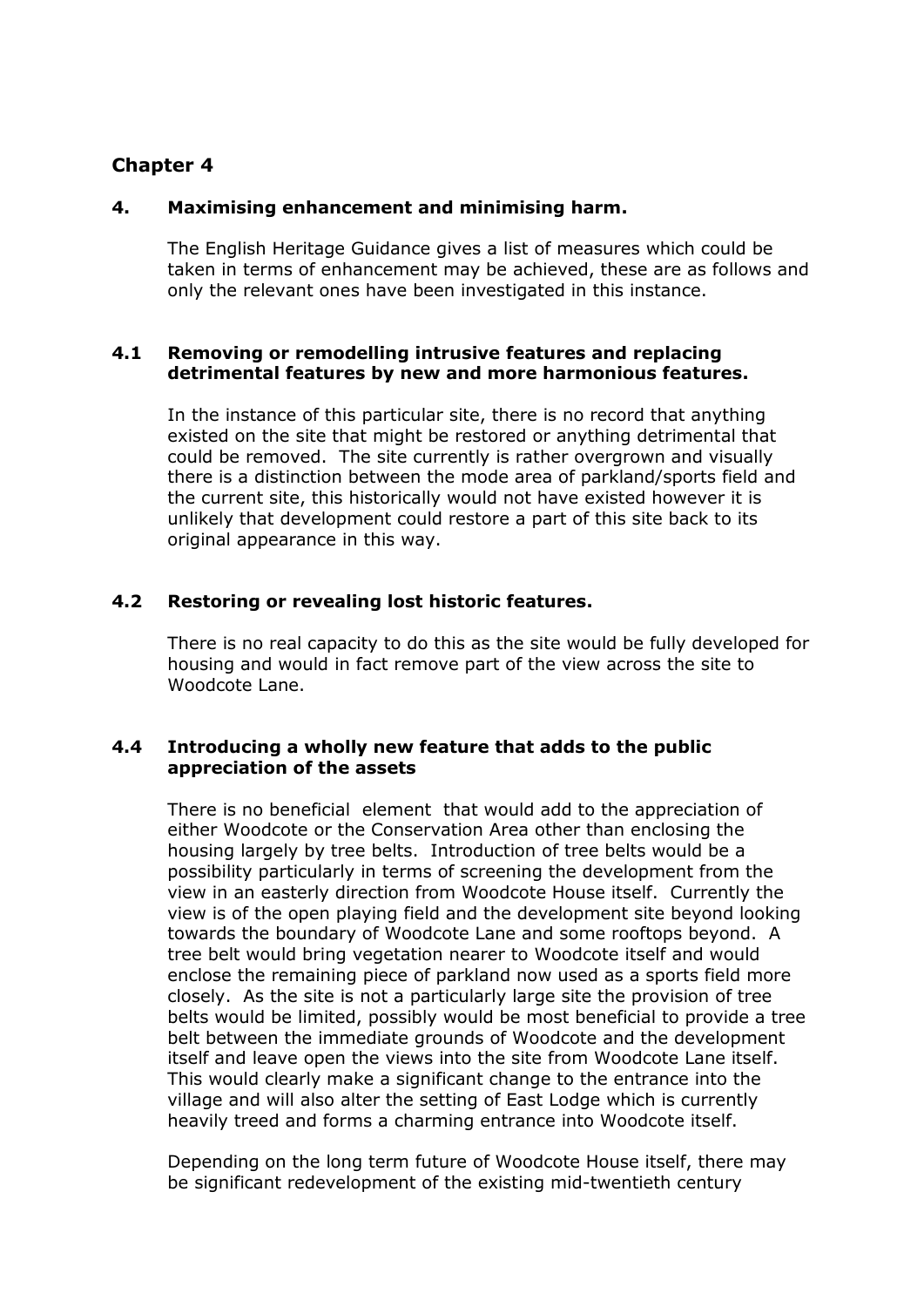building which will have some impact on the land around Woodcote from Woodcote House itself and from the view across the entrance into Leek Wootton from Woodcote Lane. Clearly the views from within the site to the north and west have already been significantly changed and would change again with any form of redevelopment which hopefully would be more sympathetic than the current buildings alongside Woodcote. It is likely that if additional tree planting is used against the redevelopment adjacent to Woodcote, further tree planting in front of development on the site under review could be designed as a continuous element. This would to an extent limit the park and setting of the house both to the north and to the west.

#### **4.5 An Alternative form of development**

In terms of the actual proposals for the site a small group of 5 houses is proposed to the north of East Lodge and 30 houses proposed for the greater part of the site to the north of Broome House .

To form two means of access to these two sites ( setting aside the impact of the proposed development ) would have an destructive impact on Woodcote Lane and the approach to the village. In terms of access to the two sites a single access may be possible off the straight section of Woodcote Lane before it reached the bend and the heavy belt of holly and other trees .

A smaller site incorporating the two sites with one access as previously described has been suggested as an alternative for consideration . This would effectively cut the present development site in half , on a line with the grounds of Broome House ( which is a modern house ) .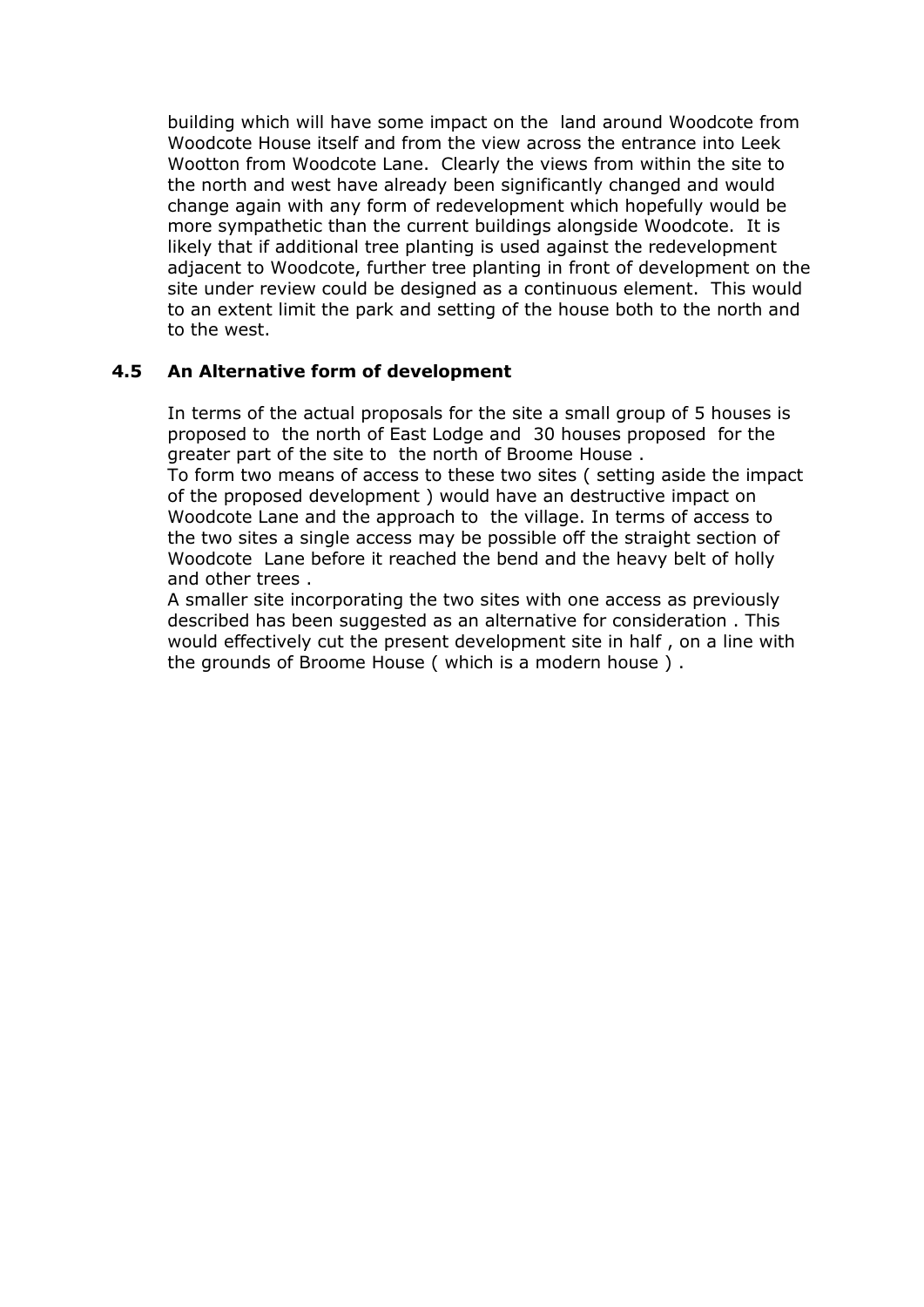#### **5. Making and documenting the decision and monitoring outcomes.**

**5.1** This section deals with the weighing up of the degree of harm to the significance of Heritage Assets against the benefits of change including development affecting setting (the publication from English Heritage refers to PPS5, clearly this is now overtaken by the NPPF). The relevant sections of the NPPF to be considered are 132 to 134, Section 132 states substantial harm or loss to a Grade II Listed Park or Garden "should be exceptional", being clearly relevant to the situation under review as in this context we are dealing with a Grade II Listed Building and a locally listed park and garden and Conservation Area which is also classed as a heritage Asset. Mitigation would be by the provision of tree belts either adjacent to the western boundary with Woodcote itself or the eastern boundary along Woodcote Lane would be the main provision in terms of hiding any development. Development which could not to be hidden by trees would need to be specifically designed to suite the location. This could be in the form of in some form of ancillary building to Woodcote House itself. Given there are likely to be other similar building types closer to Woodcote itself when the site is redeveloped at some stage in the future, a provision of a lookalike stable building or a series of estate houses is possible but the limiting . Given that historically estate cottages were placed on the east side of Woodcote Lane away from the house itself, there is a clear indication that there was never historically any intention to have estate cottages other than the two lodges within the grounds of the house itself. There is therefore no real historic context as there may be some historical estates for the proliferation of estate type houses within the grounds of the house itself.

In the context of substantial or less than substantial harm, the harm to the setting of the Assets from the analysis of this Settings exercise it can be quantified as follows:-

- The view looking east from the front entrance and forecourt of Woodcote itself would be significantly changed either by the view of housing development or of a tree belt planted to mitigate against the views of the development. Views into Leek Wootton Conservation Area from Woodcote Lane travelling in an easterly direction would be affected by the housing development which would be visible across what is now an open view towards the drive of Woodcote House. View would be reduced as the road turns in a southerly direction towards the lodge and the development site is less visible by nature of the banking of the sides of the lane.
- In terms of the grounds around which are locally listed park and garden, although the boundaries have not been drawn the area of land between Woodcote itself and Woodcote Lane was clearly all part of the original estate and formed part of the original setting of Woodcote House as rebuilt in the  $19<sup>th</sup>$  century as the road was diverted to include this land. There is clear evidence of a garden layout with the avenue of trees running in a northerly direction to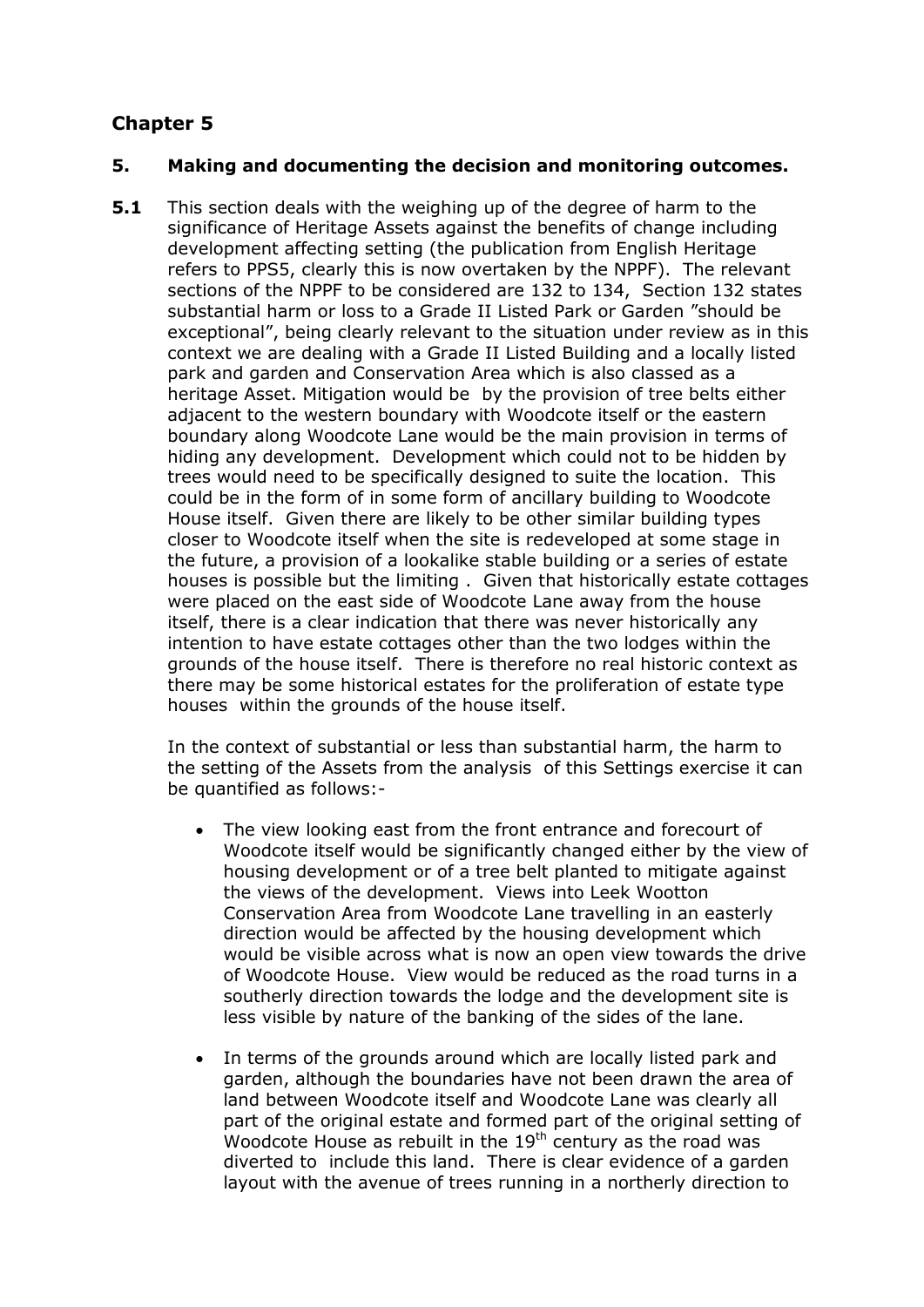the  $18<sup>th</sup>$  century gateway and former walled garden. The setting of these historical elements of the garden would be impacted upon by the housing development which would bring development closer to these elements .

- The grounds of Woodcote House have been significantly impacted upon by development in the mid-twentieth century as part of the Warwickshire Police Headquarters. Significant changes have taken place in certain areas of the grounds from that which existed when the property was a private country house. Similarly, although an open aspect has been retained on the south side, this has now become a golf course and clearly the management of the land has changed although the open aspect has been retained.
- The progress of the arrival to Woodcote House was clearly a designed element as East Lodge is placed at the head of Woodcote Lane driving out of Leek Wootton village giving access to the grounds with a lane bearing off to the north west. Once in the grounds, there are views of the attractive East Lodge which has been carefully restored and extended together with heavy Victorian planting which has been retained, the planting includes Rhododendrons and taller trees. The house not being visible at first arrival is glimpsed through the trees as progression is made up the drive with a wider aspect of the house coming into view as progression is made up the drive. Clearly the mid-twentieth century developments also come into view although the dominance of Woodcote itself is still maintained. Once into forecourt, there are views of the front of the house in a westerly direction, views of the open aspect of the golf course southerly and in an easterly direction a view across the parkland/playing fields towards the development site and the vegetation along Woodcote Lane with some house roofs visible in the far distance. It is this view that would be changed were development to take place in terms of the whole experience of Woodcote House from arriving at East Lodge to the front of the house itself.

Taking into account these four points , there have clearly been many changes within the grounds of Woodcote since it became a Police Headquarters over 50 years ago. However, the basic structure of the park and open aspects to the house have been retained and the view to the east forms part of those areas which are still relatively intact. Given that there has already been significant development within the park, the harm created by the housing development is less than substantial to the overall park and setting of the listed building and conservation area .

Given the harm is quantified as less than substantial, paragraph 134 of the NPPF should be taken into account which states "where a development proposal will lead to less than substantial harm to the significance of the asset, this harm should be weighed against the public benefits of the proposal, including securing optimum viable use".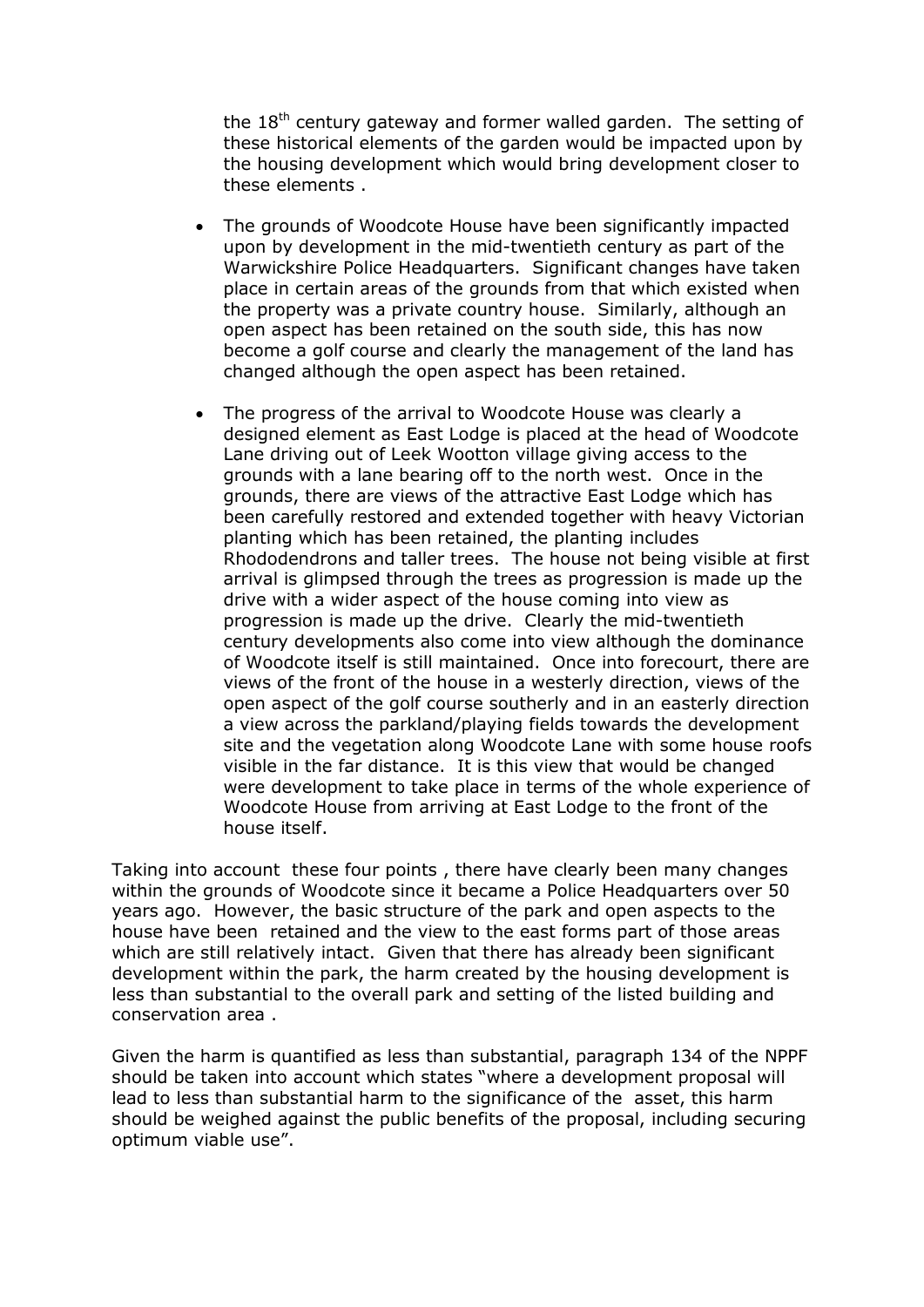Given the development is for housing, there is clearly a public benefit in terms of housing provision at Leek Wootton itself. In this circumstance I have given consideration to the alternative proposal set out in section 4.5 above where a lesser number of houses are proposed on a smaller site with one vehicular access rather than the two for the two sites which made up the original proposal. The impact of such a reduced development will still have much the same impact on the easterly view from the front of Woodcote House but could be mitigated by a tree belt which is set further back within the site , thus still retaining an area of land beyond the iron park fence as open land . A tree belt of suitable mature trees would be needed at the outset designed in a very careful manner to make this at all acceptable .

In terms of the impact of such a scheme on Woodcote Lane and the boundaries around the site , the access point would be reduced to a single access at appoint described in 4 5 above . This would allow for most of the dense boundary treatment to be retained . This form of layout would need to be the subject of a carefully prepared design brief for this site which reduced the impact of the single access and ensured that as many houses as possible , particularly at the east end of the site are off private drives ( to reduce the impact of the access road itself on the site )

Such a form of development could be acceptable under the terms of section 134 of the NPPF given that public benefit in this particular village , may outweigh the less than substantial harm to the historic assets that have formed the basis of this study.